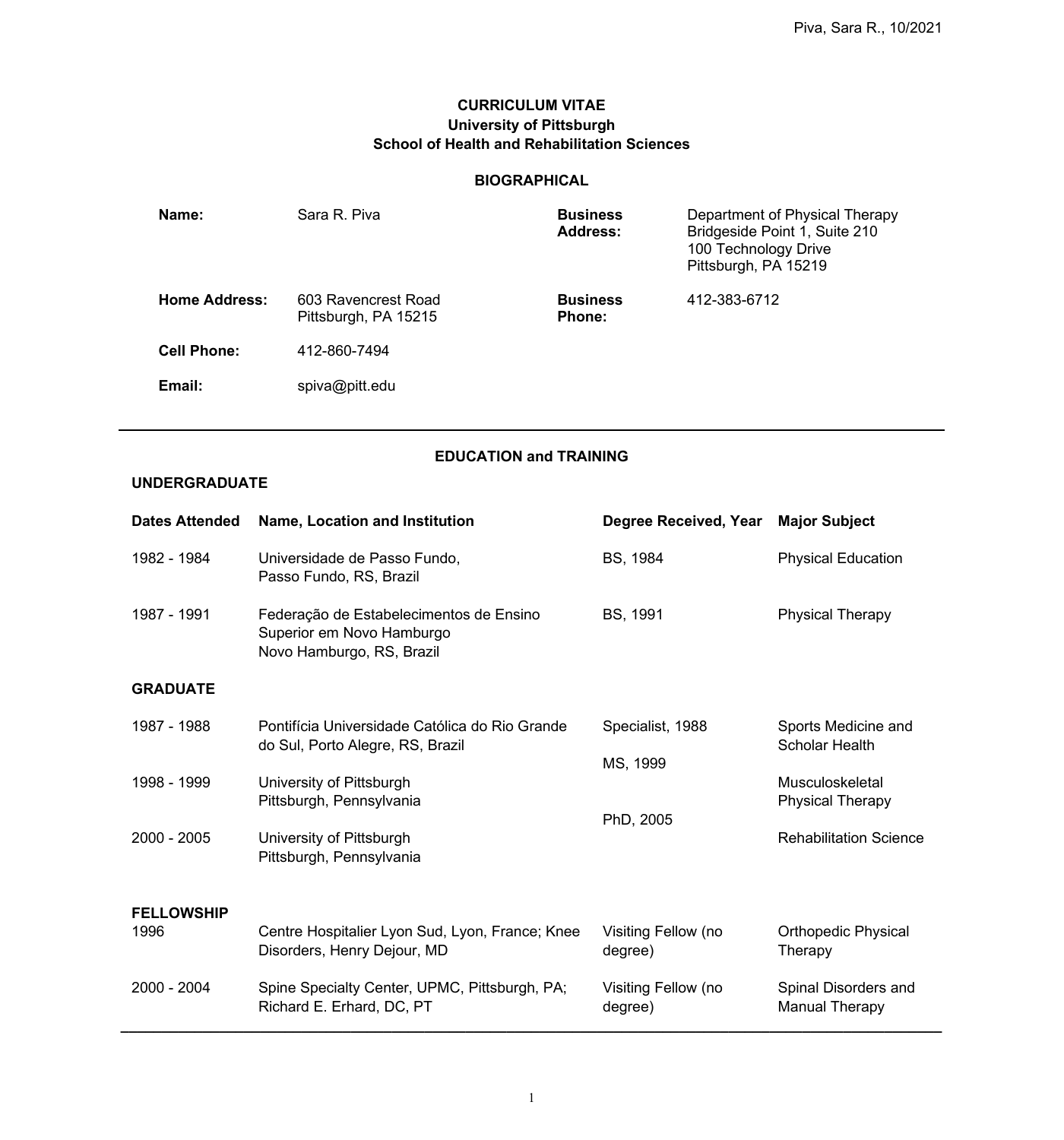### **APPOINTMENTS and POSITIONS**

### **ACADEMIC**

| <b>Years Inclusive</b> | Name and Location of Institution or Organization                                                                                                      | <b>Rank/Title</b>                 |
|------------------------|-------------------------------------------------------------------------------------------------------------------------------------------------------|-----------------------------------|
| 1999 - 2003            | Department of Physical Therapy<br>University of Pittsburgh                                                                                            | <b>Research Associate</b>         |
| 2004 - 2006            | Department of Physical Therapy<br>University of Pittsburgh                                                                                            | Visiting Instructor               |
| 2006 - 2014            | Department of Physical Therapy<br>University of Pittsburgh                                                                                            | <b>Assistant Professor</b>        |
| 2008 - 2014            | Clinical and Translational Science Institute University of Pittsburgh                                                                                 | <b>Assistant Professor</b>        |
| 2009 - present         | Physical Therapy- Clinical and Translational Research Center;<br>Clinical and Translational Science Institute, University of Pittsburgh,<br><b>PA</b> | Co-Director                       |
| 2014 - present         | Department of Physical Therapy<br>University of Pittsburgh                                                                                            | <b>Associate Professor</b>        |
| 2014 - present         | <b>Clinical and Translational Science Institute</b><br>University of Pittsburgh                                                                       | <b>Associate Professor</b>        |
| 2019 - present         | Department of Physical Therapy<br>University of Pittsburgh                                                                                            | Vice-Chair for Research           |
| $2020 - present$       | Physical Therapy- Clinical and Translational Research Center;<br>Clinical and Translational Science Institute, University of Pittsburgh,<br>PA        | <b>Director</b>                   |
| $2021 - present$       | Department of Physical Therapy<br>University of Pittsburgh                                                                                            | Professor                         |
| <b>NON-ACADEMIC</b>    |                                                                                                                                                       |                                   |
| 1989 - 1991            | Cohab Feitoria, Middle and High School, State School System, São                                                                                      | <b>Physical Education Teacher</b> |
| 1991 - 1992            | Leopoldo, RS, Brazil<br>Physical Therapy Clinic - MEDFIS Ltda<br>Porto Alegre, RS, Brazil                                                             | <b>Staff Physical Therapist</b>   |
| 1992 - 1998            | Outpatient Physical Therapy Clinic - Fisio & Forma<br>Carzinho, RS, Brazil                                                                            | <b>Owner, Private Practice</b>    |
| 1993 - 1998            | Rio Branco High School, State School System<br>Carazinho, RS, Brazil                                                                                  | <b>Staff Physical Therapist</b>   |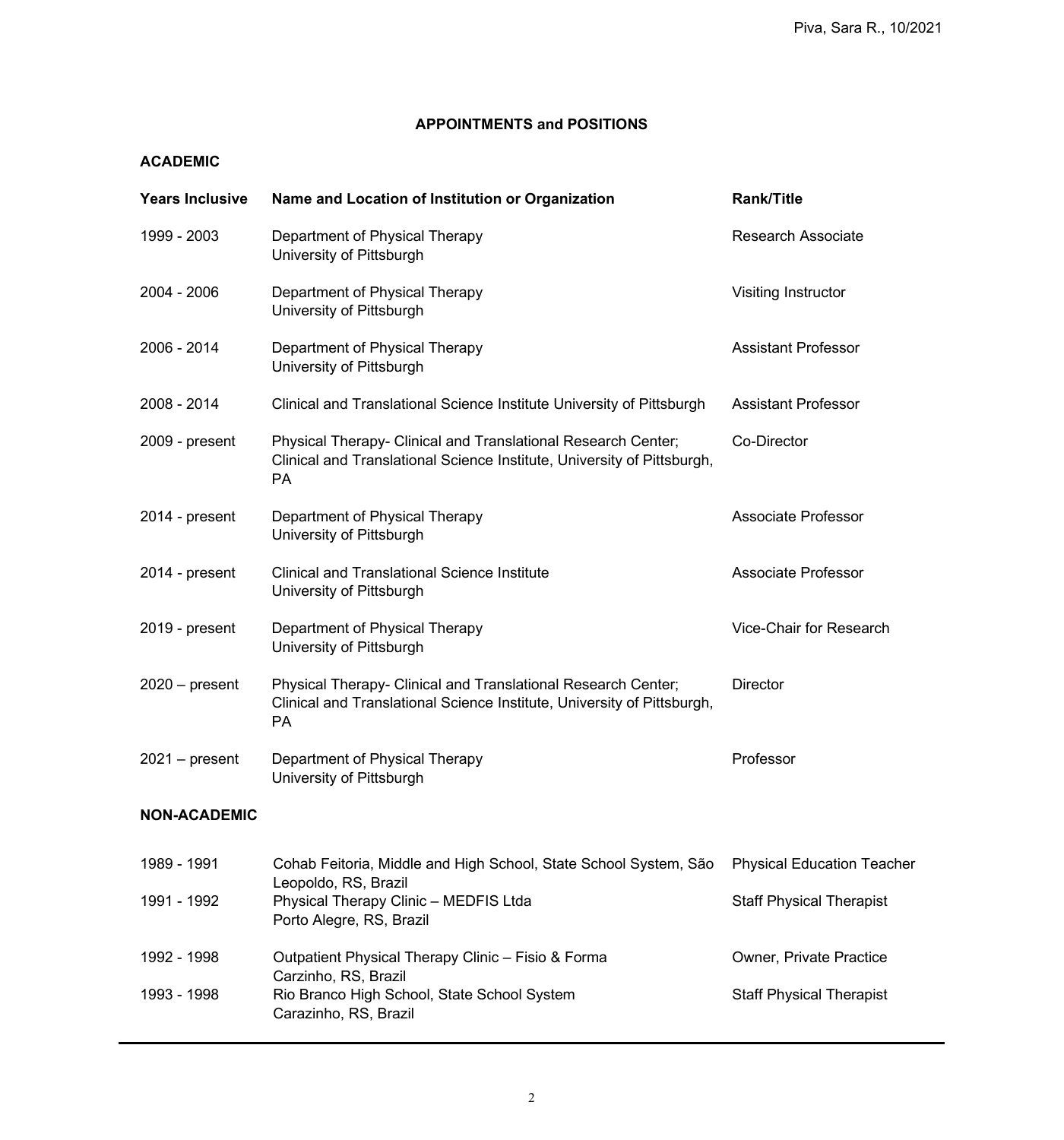### **CERTIFICATION and LICENSURE**

### **SPECIALTY CERTIFICATION**

| <b>Certifying Board</b>                                                | Year           |
|------------------------------------------------------------------------|----------------|
| American Board of Physical Therapy Specialties                         | 2002 - 2021    |
| Board Certified Specialist in Orthopaedic Physical Therapy             |                |
| Fellow of American Academy of Orthopaedic Manual Physical Therapy      | 2002 - 2021    |
| <b>PROFESSIONAL LICENSURE</b>                                          |                |
| <b>Physical Therapy Licensure</b>                                      |                |
| Regional Board of Physical and Occupational Therapy, Region 5 - Brazil | 1991 - 1999    |
| Pennsylvania State Board of Physical Therapy: PT012326L                | 1999 - present |

#### **MEMBERSHIPS in PROFESSIONAL and SCIENTIFIC SOCIETIES**

| Organization                                                                             | Year             |
|------------------------------------------------------------------------------------------|------------------|
| American Physical Therapy Association - Orthopaedic and Research Sections                | $2000 - present$ |
| Pennsylvania Physical Therapy Association                                                | $2002$ - present |
| American Academy of Orthopaedic Manual Physical Therapy                                  | $2002$ - present |
| Association of Rheumatology Health Professionals of the American College of Rheumatology | 2007 - present   |

## **HONORS**

| <b>Title of Award</b>                                                                                                                                 | Year |
|-------------------------------------------------------------------------------------------------------------------------------------------------------|------|
| Health Professional of the Year, Jornal Diário da Manha, Carazinho, RS,                                                                               | 1997 |
| Best Published Article, Journal of Orthopaedic and Sports Physical Therapy, George J. Davies - James A.<br>Gould Excellence in Clinical Inquiry Award | 2004 |
| Outstanding Faculty Member, School of Health and Rehabilitation Sciences, University of Pittsburgh                                                    | 2006 |
| Inductee, Academy of Advanced Item Writers, Federation of State Boards of Physical Therapy                                                            | 2006 |
| New Investigator Award, American College of Rheumatology Research Education Foundation                                                                | 2007 |
| Wall of Fame Item Writer for Highly Productive Item Writer, Federation of State Boards of Physical Therapy                                            | 2013 |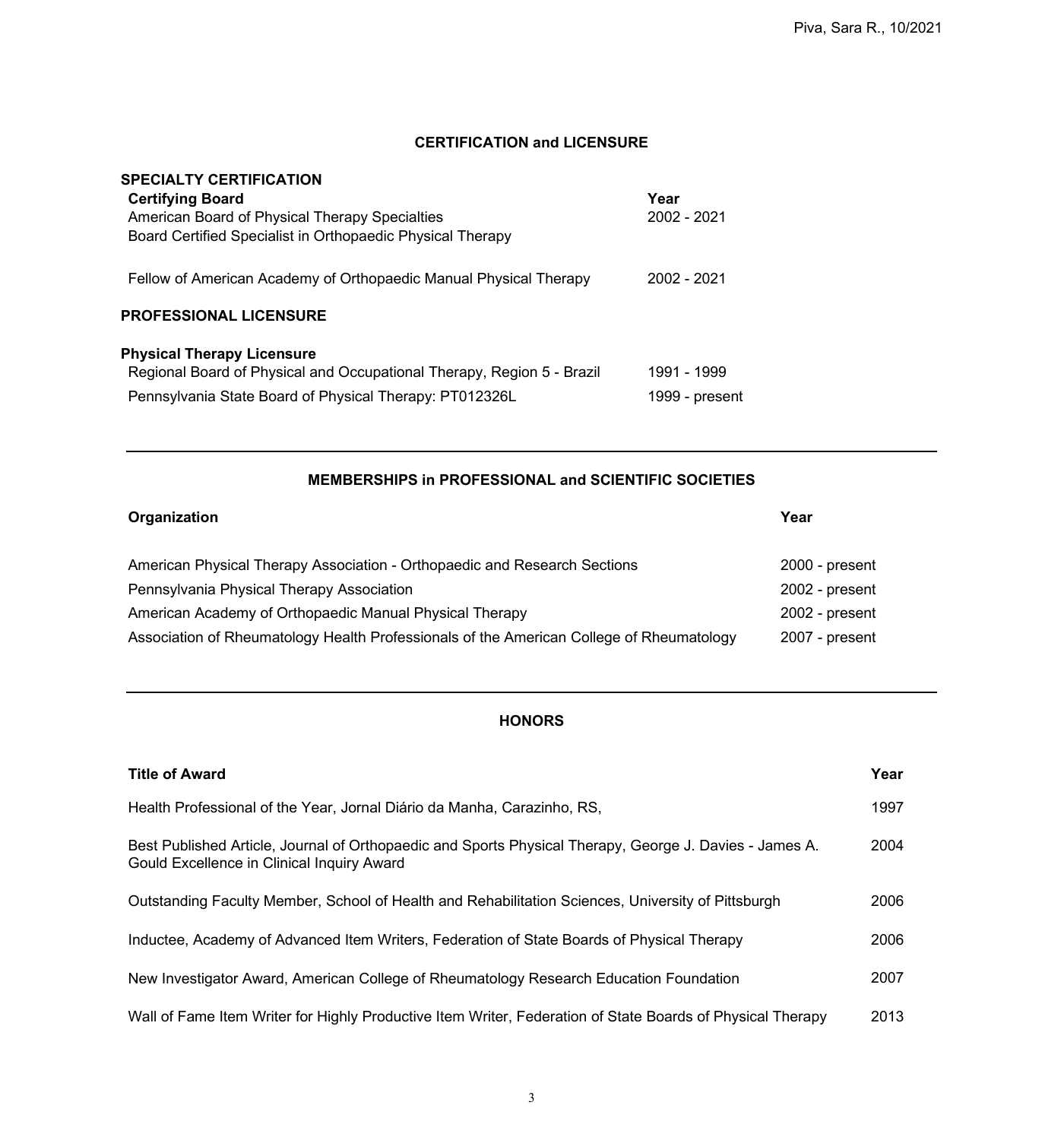| Rose Excellence in Research Award, Orthopaedic Section, American Physical Therapy Association | 2015 |
|-----------------------------------------------------------------------------------------------|------|
| Catherine Worthingham Fellow of American Physical Therapy Association                         | 2020 |

#### **PUBLICATIONS**

#### **Peer Reviewed Articles**

- 1. **Piva SR**, Diacoles D, Poletto JM. Effects of ultrasound on rat muscles after metallic implantation*. Annais Scientíficos da Pontifícia Universidade Católica do Rio Grande do Sul*. 1989;02:54–63. PMCID not applicable.
- 2. **Piva SR**, Erhard RE, Al-Hugail M. Cervical radiculopathy: A case problem using a decision-making algorithm. *J Orthop Sports Phys Ther*. 2000;30(12):745-754. PMCID not applicable.
- 3. Bizzini M, Childs JD, **Piva SR**, Delitto A. Systematic review of the quality of randomized controlled trials for patellofemoral pain syndrome. *J Orthop Sports Phys Ther*. 2003;33(1):4-20. PMCID not applicable.
- 4. Childs JD, Fritz JM, **Piva SR**, Erhard RE. Clinical decision-making in the identification of patients likely to benefit from spinal manipulation: A traditional versus an evidence-based approach. *J Orthop Sports Phys Ther*. 2003;33(5):259- 272. PMCID not applicable.
- 5. Childs JD, **Piva SR**, Erhard RE, Hicks GE. Side-to-side weight-bearing asymmetry in patients with low back pain. *Man Ther*. 2003;8(3):166-169. PMCID not applicable.
- 6. **Piva SR**, Erhard RE, Childs JD, Hicks G. Reliability of measuring iliac crest height in the standing and sitting position using a new measurement device. *J Manipulative Physiol Ther*. 2003;26(7):437-441. PMCID not applicable.
- 7. Fritz JM, **Piva SR**. The physical impairment Index: reliability, validity, and responsiveness in patients with acute low back pain. *Spine*. 2003;28(11):1189-94. PMCID not applicable.
- 8. Fitzgerald GK, **Piva SR**, Irrgang JJ. A modified neuromuscular electrical stimulation protocol for quadriceps strength training following anterior cruciate ligament reconstruction. *J Orthop Sports Phys Ther*. 2003;33(9):492-501. PMCID not applicable.
- 9. Fitzgerald GK, **Piva SR**, Irrgang JJ, Bouzabar F, Starz TW. Quadriceps activation failure as a moderator of the relationship between quadriceps strength and physical function in individuals with knee osteoarthritis. *Arthritis Rheum*. 2004;51(1):40-8. PMCID not applicable.
- 10. **Piva SR**, Fitzgerald GK, Irrgang JJ, Bouzabar F, Starz TW. The get up and go test in patients with knee osteoarthritis. *Arch Phys Med Rehabil*. 2004;85(2): 284-289. PMCID not applicable.
- 11. Childs JD, **Piva SR**, Erhard RE. Immediate improvements in side-to-side weight-bearing and iliac crest symmetry after manipulation in patients with low back pain. *J Manipulative Physiol Ther*. 2004;27(5):306-13. PMCID not applicable.
- 12. [Childs MJ, Fritz JM,](http://www.ncbi.nlm.nih.gov/entrez/query.fcgi?cmd=Retrieve&db=pubmed&dopt=Abstract&list_uids=15609489) **Piva SR**, Whitman JM. Proposal of a classification system for patients with neck pain. *J Orthop Sports Phys Ther*. 2004;34(11):686-96. PMCID not applicable.
- 13. [Fitzgerald GK,](http://www.ncbi.nlm.nih.gov/entrez/query.fcgi?cmd=Retrieve&db=pubmed&dopt=Abstract&list_uids=15593258) **Piva SR**, Irrgang JJ. Reports of joint instability in knee osteoarthritis: its prevalence and relationship to physical function. *Arthritis Rheum*. 2004;15;51(6):941-6. PMCID not applicable.
- 14. Browder DA, Erhard RE, **Piva SR**, Intermittent cervical traction and manipulation for management of mild cervical compressive myelopathy attributed to cervical herniated disc*. J Orthop Sports Phys Ther*. 2004;34(11):701-12. PMCID not applicable.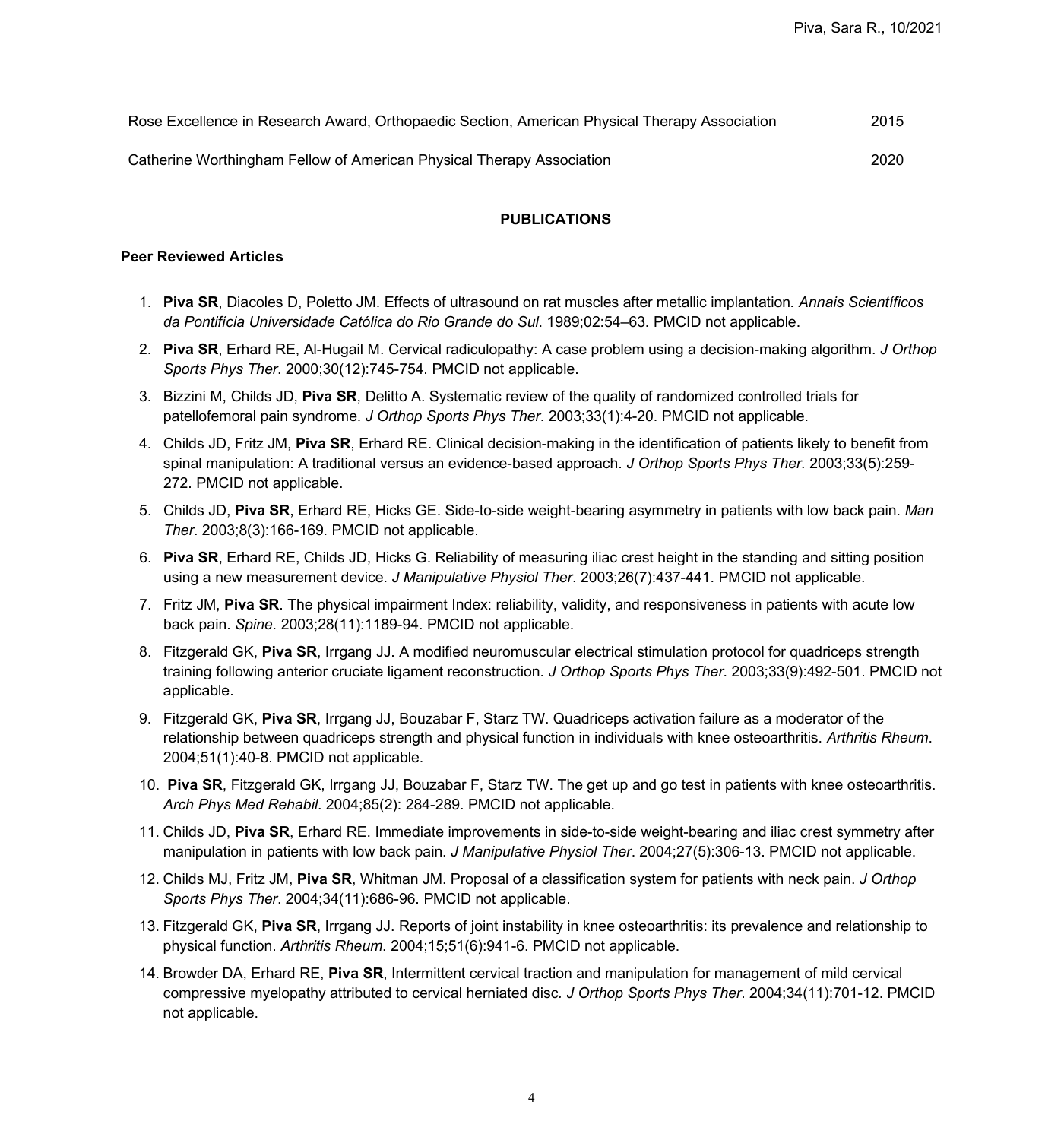- 15. Childs JD, Flynn TW, Fritz JM, **Piva SR**, Whitman JM, Wainner RS, Greenman PE. Screening for vertebrobasilar insufficiency in patients with neck pain: manual therapy decision-making in the presence of uncertainty. *J Orthop Sports Phys Ther*. 2005;35(5):300-6. PMCID not applicable.
- 16. Fritz JM, **Piva SR**, Childs JD. Accuracy of the clinical examination to predict radiographic instability of the lumbar spine. *Eur Spine J*. 2005;14(8):743-50. PMCID: PMC3489248
- 17. Childs JD, **Piva SR**. Psychometric properties of the functional rating index in patients with low back pain. *Eur Spine J*. 2005;14(10):1008-12. PMCID not applicable.
- 18. Childs JD, **Piva SR**, Fritz JM. Responsiveness of the numeric pain rating scale in patients with low back pain. *Spine*. 2005;30(11):1331-4. PMCID not applicable.
- 19. Mamula CJ\*, Erhard RE, **Piva SR**. Cervical radiculopathy or parsonage-turner syndrome: inclusion of Parsonage-Turner syndrome in the differential diagnosis of a patient with neck and upper extremity symptoms. *J Orthop Sports Phys Ther*. 2005;(35)10:659-664. PMCID not applicable.
- 20. **Piva SR**, Goodnite EA, Childs JD. Strength around the hip and flexibility of soft tissues in individuals with and without patellofemoral pain syndrome. *J Orthop Sports Phys Ther*. 2005;35(12):793-801. PMCID not applicable.
- 21. **Piva SR**, Childs JD, Erhard RE, Browder DA. Inter-tester reliability of passive intervertebral and active movements of the cervical spine. *Man Ther*. 2006;11(4): 321-30. PMCID not applicable.
- 22. **Piva SR,** [Fitzgerald K, Irrgang JJ, Jones S, Hando BR, Browder DA, Childs JD.](http://www.ncbi.nlm.nih.gov/entrez/query.fcgi?cmd=Retrieve&db=pubmed&dopt=Abstract&list_uids=16579850&query_hl=1&itool=pubmed_docsum) Reliability of measures of impairments associated with patellofemoral pain syndrome. *BMC Musculoskeletal Disorders*. 2006;Mar 31;7(1):33. PMCID: PMC1557500.
- 23. **Piva SR,** Goodnite A, Azuma K, Woolard JD, Goodpaster BH, Wasko MC, Fitzgerald GK. Neuromuscular electrical stimulation and volitional exercise for individuals with rheumatoid arthritis – multiple-patient case report. *Phys Ther*. 2007;87(8):1064-77. PMCID not applicable.
- 24. **Piva SR**, Gil AB, Moore CG, Fitzgerald GK. Responsiveness of the activities of daily living scale of the knee outcome survey and numeric pain rating scale in patients with patellofemoral pain. *J Rehabil Med*. 2009;41(3):129-135. PMCID: PMC4887857.
- 25. **Piva SR**, Fitzgerald GK, Irrgang JJ, Fritz JM, Wisniewski S, McGinty GT, Childs JD, Domenech MA, Jones S, Delitto A. Associates of physical function and pain in patients with patellofemoral pain syndrome. *Arch Phys Med Rehabil*. 2009;90:285-295. PMCID: PMC4876957.
- 26. **Piva SR**, Childs JD, Klucinec BM, Irrgang JJ, Almeida GJM, Fitzgerald GK. Patella Fracture during rehabilitation after bone-patellar-tendon-bone anterior cruciate ligament reconstruction: 2 case reports. *J Orthop Sports Phys Ther*. 2009;39(4):278-286. PMCID not applicable.
- 27. **Piva SR**, Fitzgerald GK, Wisniewski S, Delitto A. Predictors of pain and function outcome after rehabilitation in patients with patellofemoral pain syndrome. *J Rehabil Med*. 2009;41(8):604-12. PMCID not applicable.
- 28. Scopaz K\*, **Piva SR**, Gil AB, Woollard JD, Oddis CV, Fitzgerald GK. Effect of baseline quadriceps activation on changes in quadriceps strength after exercise therapy in subjects with knee osteoarthritis. *Arthritis Rheum*. 2009;61(7):951-7. PMCID: PMC2732991.
- 29. Scopaz K\*, **Piva SR**, Wisniewski, Fitzgerald GK. Relationships of fear, anxiety, and depression with physical function in patients with knee osteoarthritis. *Archives Phys Medi Rehabil*. 2009;90(11):1866-73. PMCID: PMC4878692.
- 30. Hess R\*, Brach J, **Piva SR**, VanSwearingen J. Walking skill can be assessed in older adults: validity of the figure-of-8 walk test. *Phys Ther*. 2010;90(1):89-99. PMCID: PMC2802825.
- 31. **Piva SR**, Almeida GJM, Gil AB, Fitzgerald GK. A balance exercise program appears to improve function for patients with total knee arthroplasty: a randomized clinical trial. *Phys Ther*. 2010;90(6):880-94. PMCID: PMC2879033.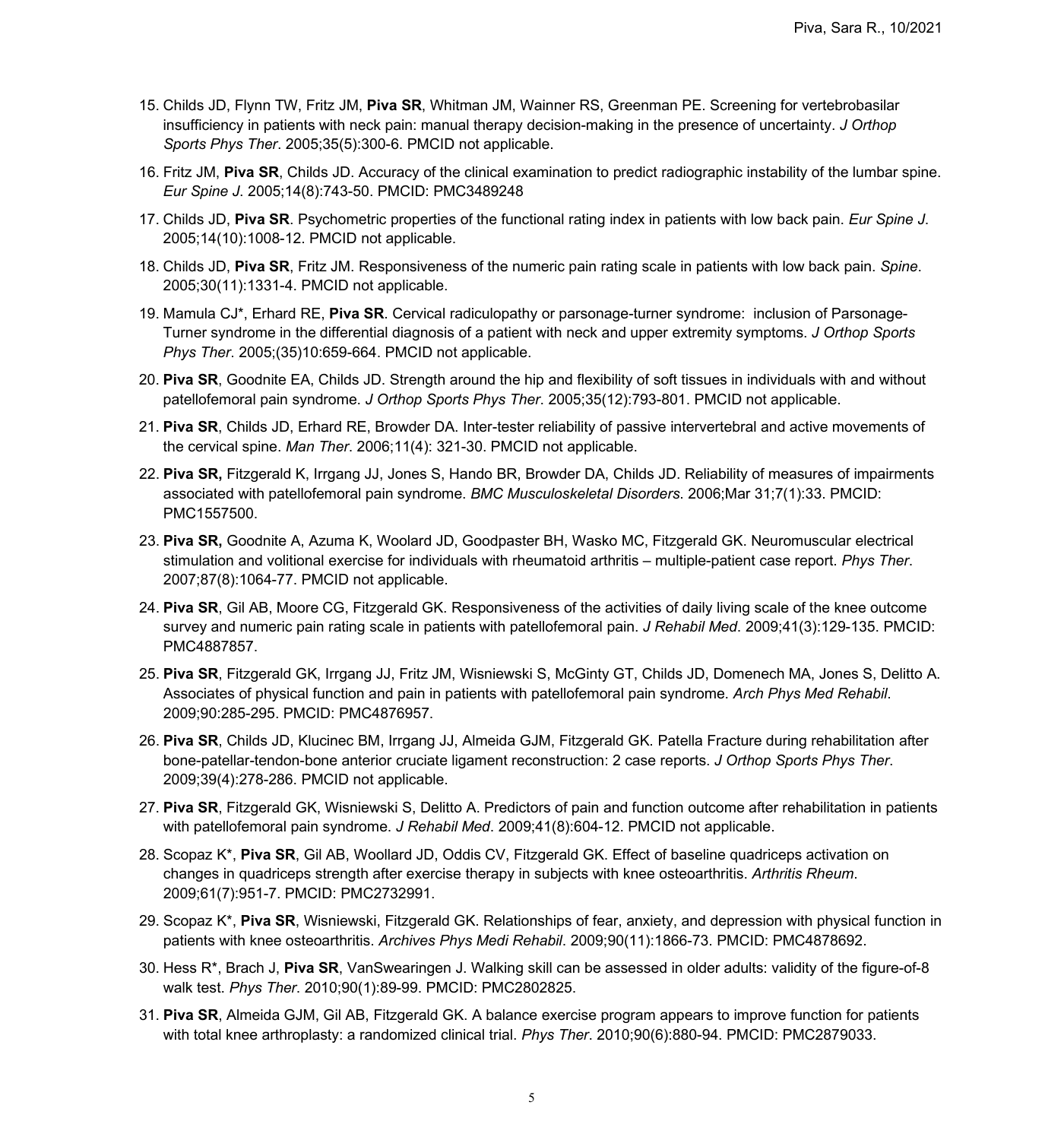- 32. Almeida GJM\*, Schroeder CA, Gil AB, **Piva SR.** Interrater reliability and validity of the stair ascend/descend test in subjects with total knee arthroplasty. *Arch Phys Med and Rehabil*. 2010;91(6):932-8. PMCID: PMC2892160.
- 33. **Piva SR**, Almeida GJM, Wasko MC. Association of physical function and physical activity in women with rheumatoid arthritis. *Arthritis Rheum*. 2010;62(8):1144-51. PMCID: PMC2921032.
- 34. **Piva SR**, Teixeira PEP, Gil AB, Almeida GJM, DiGioia AM, Levison JT, Fitzgerald GK. Contribution of hip abductor strength to physical function in patients with total knee arthroplasty. *Phys Ther*. 2011;91(2):225-233. PMCID: PMC3037768.
- 35. Fitzgerald GK, **Piva SR**, Gil A, Wisniewski SR, Oddis C, Irrgang JJ. Agility and perturbation training techniques in exercise therapy for improving pain and function in subjects with knee osteoarthritis: a randomized clinical trial. *Phys Ther.* 2011;91(4): 452-469. PMCID: PMC3070919.
- 36. Almeida GJM\*, Wasko MC, Kilby LL, Smith JL, Jakicic JM, **Piva SR**. Physical activity measured by SenseWear armband in women with rheumatoid arthritis: A feasibility study. *Phys Ther.* 2011;91(9):1367-76. PMCID: PMC3169787.
- 37. Woolard JD\*, Gil AB, Sparto P, Kwoh CK, **Piva SR**, Farrokhi S, Powers CM, Fitzgerald GK. Change in knee cartilage volume in individuals completing a therapeutic exercise program for knee osteoarthritis: a case series. *J Orthop Sports Phys Ther*. 2011;41(10):708-22. PMCID: PMC3383656.
- 38. Teixeira PEP\*, **Piva SR**, Fitzgerald GK. Effects of Exercise on Specific Self-Reported Functional Task Performance in Individuals with Knee Osteoarthritis. *Phys Ther*. 2011;91(12):1752-65. PMCID: PMC3229042.
- 39. Williams VJ\*, **Piva SR,** Irrgang JJ, Crossley C, Fitzgerald GK. Comparison of reliability and responsiveness of three patient-reported clinical outcome measures in knee osteoarthritis rehabilitation. *J Orthop Sports Phys Ther*. 2012; 42(8):716-23. PMCID: PMC3435439.
- 40. Fitzgerald GK, White DK, **Piva SR.** Associations for change in physical and psychological factors and treatment response following exercise in knee osteoarthritis: an exploratory study. *Arthritis Care Res (Hoboken).* 2012; 64(11):1673-80. PMCID: PMC3448876.
- 41. Farrokhi S, **Piva SR**, Gil AB, Oddis CV, Brooks MM, Fitzgerald GK. Severity of coexisting patellofemoral disease is associated with increased impairments and functional limitations in patients with knee osteoarthritis. *Arthritis Care Res (Hoboken).* 2013; 65(4):544-51. PMCID: PMC3562754.
- 42. **Piva SR**, Lasinski S, Almeida GJM, Fitzgerald GK, Delitto, A. Associations between Disability and Psychological Factors and Dose of Neuromuscular Electrical Stimulation in Subjects with Rheumatoid Arthritis. *Physiother Prac.* Res. 2013;34(2):57-66. PMCID: PMC4067049.
- 43. Roy TC\*, Lopez HP, **Piva SR**. Loads worn by soldiers predict episodes of low back pain during deployment to Afghanistan. *Spine.* 2013;38(15):1310-7. PMCID not applicable.
- 44. Roy TC\*, Fish KL, Lopez HP, **Piva SR**. Preliminary validation of the military low back pain questionnaire. *Mil Med*. 2014;179(2):121-5. PMCID not applicable.
- 45. Baldon R de M\*, Serrão FV, Scattone Silva R, **Piva SR**. Effects of functional stabilization training on pain, function, and lower extremity biomechanics in women with patellofemoral pain: a randomized clinical trial. *J Orthop Sports Phys Ther*. 2014;44(4):240-A8. PMCID not applicable.
- 46. Suzuki S\*, Irrgang JJ, Ellenbecker TS, **Piva SR**. Characteristics of clinicians working in professional tennis setting: a survey study. *J Med Sci Tennis*. 2014;19(1):25-34. PMCID not applicable.
- 47. Schneider MJ, Ammendolia C, Murphy D, Glick R, **Piva S**, Hile E, Tudorascu D, Morton SC. Comparison of nonsurgical treatment methods for patients with lumbar spinal stenosis: protocol for a randomized controlled trial. *Chiropr Manual Ther*. 2014;22:19. PMCID: PMC4036105.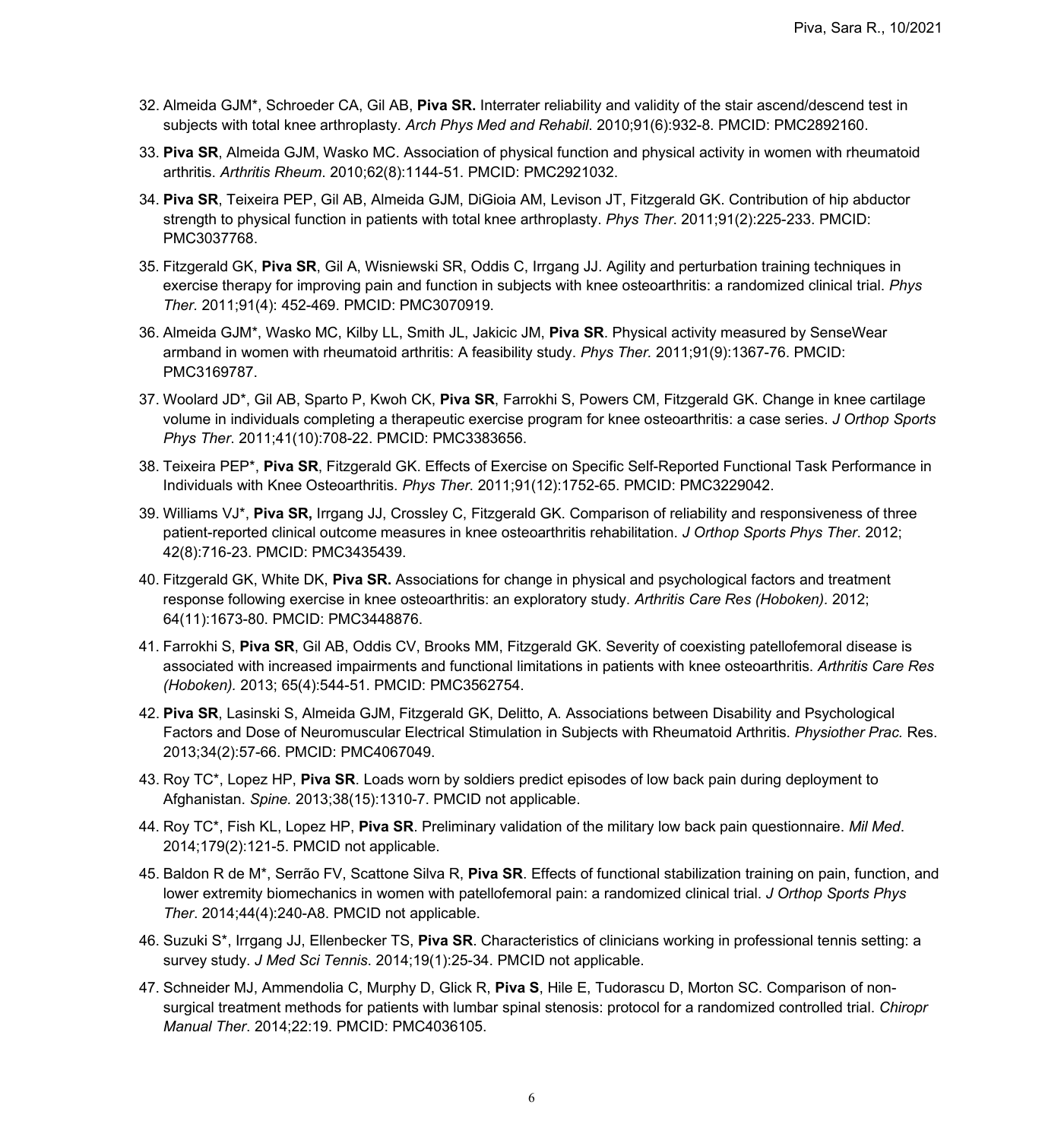- 48. Khoja SS\*, Susko AM, Josbeno DA, **Piva SR**, Fitzgerald GK. Comparing physical activity programs for managing osteoarthritis in overweight or obese patients. *J Comp Eff Res.* 2014:3(3):283-299. PMCID not applicable.
- 49. **Piva SR**, Susko AM, Khoja SS, Josbeno DA, Fitzgerald GK, Toledo FGS. Links between osteoarthritis and diabetes and implications for management from a physical activity perspective. *Clin Geriatr Med.* 2015;31(1):67-87, viii. PMCID: PMC4254543.
- 50. Almeida GJ\*, Wert DM, Brower KS, **Piva SR.** Validity of physical activity measures in individuals after total knee arthroplasty. *Arch Phys Med Rehabil*. 2015;96(3):524-31.. PMCID: PMC4339513.
- 51. Roy TC\*, **Piva SR,** Christiansen BC, Lesher JD, Doyle PM, Waring RM, Irrgang JJ, Moore CG, Brininger TL, Sharp MA. Description of musculoskeletal injuries occurring in female soldiers deployed to Afghanistan. *Mil Med*. 2015;180(3):269-75. PMCID not applicable.
- 52. Delitto A, **Piva SR,** Moore CG, Fritz JM, Wisniewski SR, Josbeno DA, Fye M, Welch WC. Surgery versus nonsurgical treatment of lumbar spinal stenosis: a randomized trial. *Ann Intern Med*. 2015;162(7):465-73. PMCID: PMC6252248.
- 53. Baldon RM\***, Piva SR,** Scattone Silva R, Serrão FV. Evaluating eccentric hip torque and trunk endurance as mediators of changes in lower limb and trunk kinematics in response to functional stabilization training in women with patellofemoral pain. *Am J Sports Med*. 2015;43(6):1485-1493. PMCID not applicable.
- 54. Delitto A, **Piva SR**, Moore CG, Welch WC. Surgery versus nonsurgical treatment of lumbar spinal stenosis. *Ann Intern Med*. 2015;163(5):397-8. PMCID: PMC6300996.
- 55. Khoja SS\*, Browder D, Daliman D, **Piva SR**. Benefits of thoracic thrust manipulation when applied with a multi-modal treatment approach in individuals with mechanical neck pain: a pilot randomized trial. *Int J Phys Med Rehabil* 2015; 3(5):306. PMCID not applicable.
- 56. **Piva SR**, Moore CG, Schneider M, Gil AB, Almeida GJ, Irrgang JJ. A randomized trial to compare exercise treatment methods for patients after total knee replacement: protocol paper. *BMC Musculoskelet Disord*. 2015:16;16:303. PMCID: PMC4609104.
- 57. **Piva SR**, Almeida GJ, Gil AB, Levison T, DiGioia A. Dose-associated changes in gait parameters in response to exercise programs after total knee arthroplasty: secondary analysis of two randomized studies. *Int J Phys Med Rehabil*. 2015;3(6):3-7. PMCID: PMC4807621.
- 58. McGrory B, Weber K, Lynott J, Richmond J, Davis C, Yates A, Kamath A, Dasa V, Brown GA, Gerlinger T, Villaneuva T, **Piva SR**, Hebel J, et al. Surgical management of osteoarthritis of the knee: evidence-based guideline. *J Am Acad Orthop Surg*. 2016; 24(8):e87-93. PMCID not applicable.
- 59. Khoja SS\*, Almeida GJ, Wasko MC, Terhorst L, **Piva SR**. Association of light intensity physical activity with lower cardiovascular risk factor burden in rheumatoid arthritis. *Arthritis Care Res (Hoboken).* 2016;68(4):424-31. PMCID: PMC6217964.
- 60. Farrokhi S, Chen YF, **Piva SR**, Fitzgerald GK, Jeong JH, Kwoh CK. The influence of knee pain location on symptoms, functional status and knee-related quality of life in older adults with chronic knee pain: data from the Osteoarthritis Initiative. *Clin J Pain*. 2016;32(6):463-70. PMCID: PMC4766069.
- 61. Almeida GJ\*, Irrgang JJ, Fitzgerald GK, Jakicic JM, **Piva SR.** Reliability of physical activity measures during free-living activities in people after total knee arthroplasty. *Phys Ther*. 2016;96(6):898-907. PMCID: PMC6410954
- 62. Roy TC\*, **Piva SR,** Christiansen BC, Lesher JD, Doyle PM, Waring RM, Irrgang JJ, Moore CG, Brininger TL, Sharp MA. Heavy loads and lifting are risk factors for musculoskeletal injuries in deployed female soldiers. *Mil Med*. 2016;181(11):e1476-e1483. PMCID not applicable.
- 63. Woollard JD\*, Bost JE, **Piva SR**, Kelley Fitzgerald G, Rodosky MW, Irrgang JJ. The relationship of preoperative factors to patient-reported outcome in rotator cuff repair: a systematic review. *Physical Therapy Rev*. 2016; 21(3-6):138-150.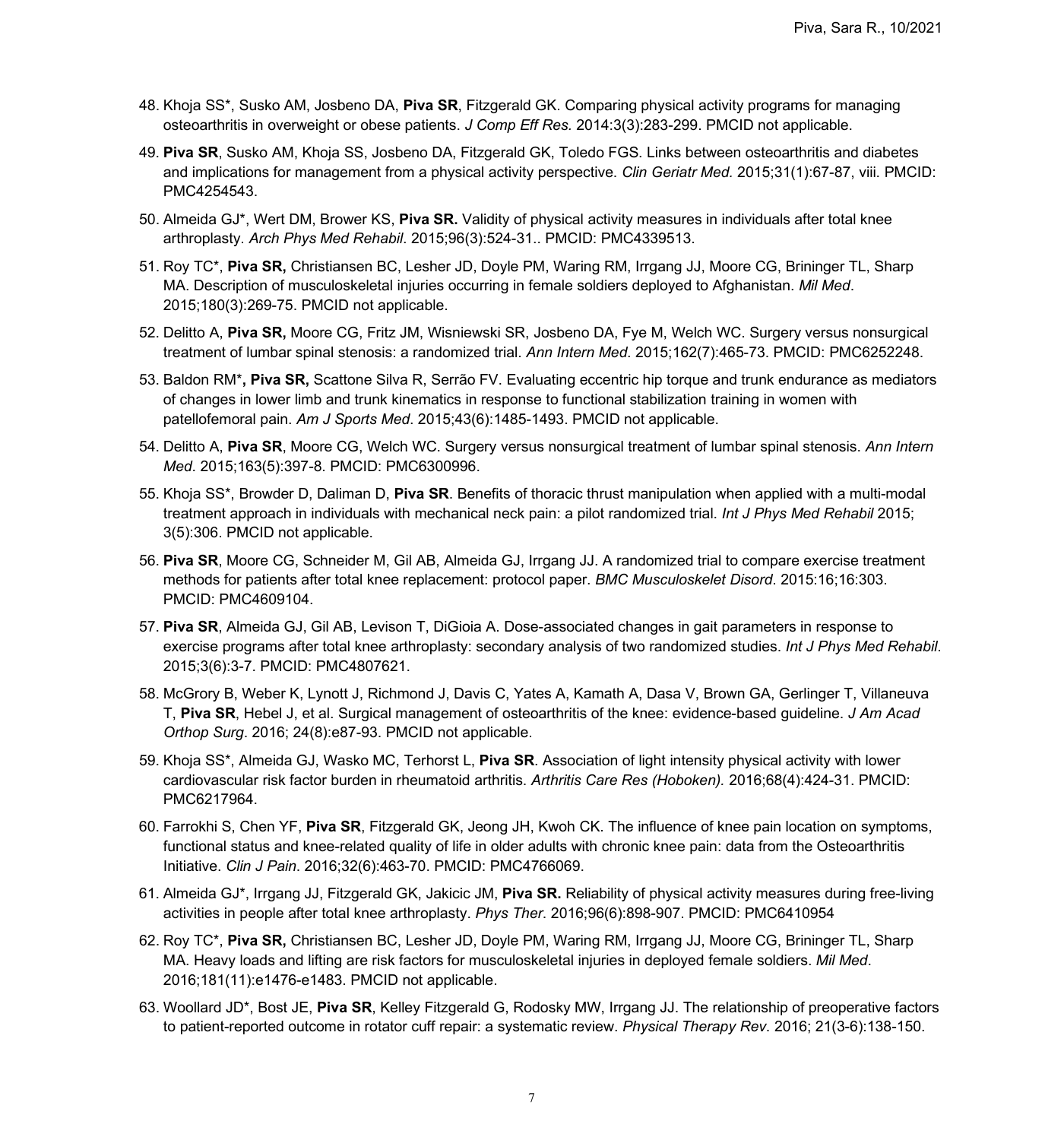- 64. Distefano G\*, Standley RA, Dubé JJ, Carnero EA, Ritov VB, Stefanovic-Racic M, Toledo FG, **Piva SR**, Goodpaster BH, Coen PM. Chronological age does not influence ex-vivo mitochondrial respiration and quality control in skeletal muscle. *J Gerontol A Biol Sci Med Sci*. 2017;72(4):535-542. PMCID: PMC6075361.
- 65. Stevans JM, Fitzgerald GK, **Piva SR**, Schneider M. Association of early outpatient rehabilitation with health service utilization in managing Medicare beneficiaries with nontraumatic knee pain: retrospective cohort study. *Phys Ther*. 2017;97(6):615-624.
- 66. Farrokhi S, Jayabalan P, Gustafson JA, Klatt BA, Sowa GA, **Piva SR**. The influence of continuous versus interval walking exercise on knee joint loading and pain in patients with knee osteoarthritis. *Gait Posture*. 2017;56:129-133. PMCID: PMC5669616.
- 67. Woollard JD\*, Bost JE, **Piva SR**, Kelley Fitzgerald G, Rodosky MW, Irrgang JJ. The ability of preoperative factors to predict patient-reported disability following surgery for rotator cuff pathology. *Disabil Rehabil*. 2017;39(20):2087-96. PMCID not applicable.
- 68. Almeida GJ\*, Terhorst L, Irrgang JJ, Fitzgerald GK, Jakicic JM, **Piva SR**. Responsiveness of physical activity measures following exercise programs after total knee arthroplasty. *J Exerc Sports Orthop*. 2017;4(3):1-8. PMCID: PMC6051713.
- 69. **Piva SR**, Almeida GJ, Gil AB, DiGioia AM, Helsel DL, Sowa GA. Effect of comprehensive behavioral and exercise intervention on physical function and activity participation after total knee replacement - a pilot randomized study. *Arthritis Care Res (Hoboken).* 2017;69(12):1855-1862. PMCID: PMC5563278.
- 70. Disantis AY\*, **Piva SR**, Irrgang JJ. Standardized patient reported outcomes do not capture functional deficits of patients following contemporary total knee replacement: descriptive study*. J Exerc Sports Orthop*. 2018;5(1). PMCID: PMC6203347.
- 71. Almeida GJ\*, Khoja SS, **Piva SR**. Physical activity after total joint arthroplasty: a narrative review. *Open Access J Sports Med*. 2018;9:55-68. PMCID: PMC5859891.
- 72. Na A\*, **Piva SR**, Buchanan TS. Influences of knee osteoarthritis and walking difficulty on knee kinematics and kinetics. *Gait Posture.* 2018;61:439-444. PMCID: PMC6311109.
- 73. **Piva SR**, Khoja SS, Toledo FGS, Wasko MC, Fitzgerald GK, Goodpaster BH, Smith CN, Delitto A. Neuromuscular electrical stimulation compared to volitional exercise in improving muscle function in rheumatoid arthritis: a randomized pilot study. *Arthritis Care Res (Hoboken)*. 2019;71(3):352-361. PMCID: PMC6249117.
- 74. Gil AB, **Piva SR**, Irrgang JJ. Considerations for Assessment and Applicability of Studies of Intervention. *Clin Sports Med*. 2018 Jul;37(3):427-440. PMCID not applicable.
- 75. Jayabalan P, Gustafson J, Sowa GA, **Piva SR**, Farrokhi S. A stimulus-response framework to investigate the influence of continuous versus interval walking exercise on select serum biomarkers in knee osteoarthritis. *Am J Phys Med Rehabil*. 2018 PMC6579045.
- 76. Gustafson JA, Anderton W, Sowa GA, **Piva SR**, Farrokhi S. Dynamic knee joint stiffness and contralateral knee joint loading during prolonged walking in patients with unilateral knee osteoarthritis. *Gait Posture*. 2018;68:44-49. PMCID: PMC6370490.
- 77. Schneider MJ, Ammendolia C, Murphy DR, Glick RM, Hile E, Tudorascu DL, Morton SC, Smith C, Patterson CG, **Piva SR**. Comparative clinical effectiveness of nonsurgical treatment methods in patients with lumbar spinal stenosis: a randomized clinical trial. *JAMA Netw Open*. 2019;2(1):e186828. PMCID: PMC6324321.
- 78. **Piva SR**, Schneider MJ, Moore CG, Catelani MB, Gil AB, Klatt BA, DiGioia AM, Almeida GJ, Khoja SS, Sowa G, Irrgang JJ. Effectiveness of later-stage exercise programs vs usual medical care on physical function and activity following total knee replacement: a randomized clinical trial. *JAMA Netw Open.* 2019;2(2):e190018. PMCID: PMC6484600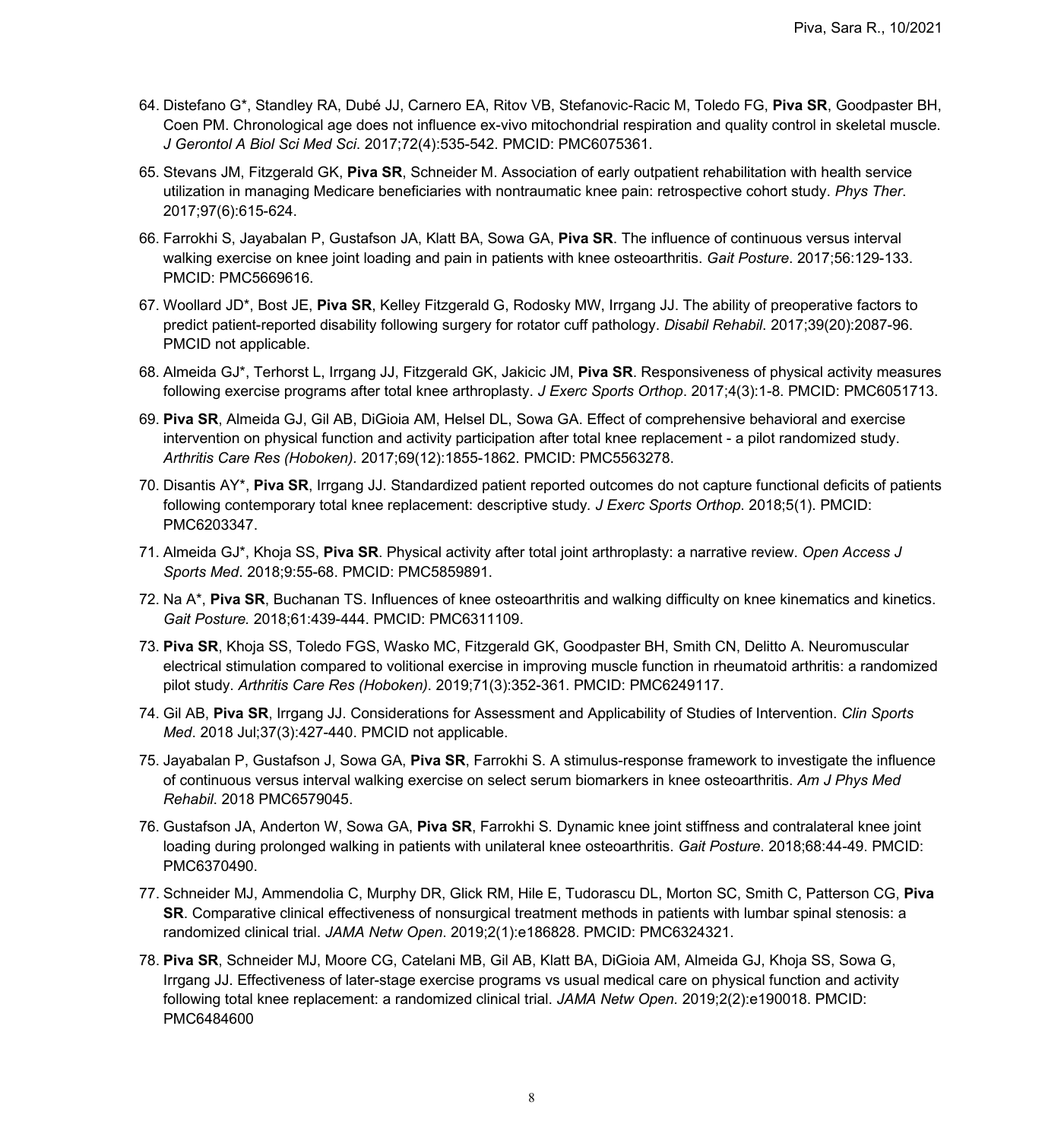- 79. Gustafson JA, Anderton W, **Piva SR**, Farrokhi S. Dynamic knee joint stiffness and contralateral knee joint loading during prolonged walking in patients with unilateral knee osteoarthritis. *Gait Posture*. 2019;68:44-49. PMCID: PMC6370490
- 80. Almeida GJ\*, Khoja SS, **Piva SR**. Dose-response relationship between neuromuscular electrical stimulation and muscle function in people with rheumatoid arthritis. *Phys Ther*. 2019;99(9). PMCID: PMC6735838
- 81. Khoja SS\*, Patterson CG, Goodpaster BH, Delitto A, **Piva SR**. Skeletal muscle fat in individuals with rheumatoid arthritis compared to healthy adults. *Exp Gerontol*. 2020;129:110768. PMCID not applicable.
- 82. Winger ME\*, Caserotti P, Cauley JA, Boudreau RM, **Piva SR**, Cawthon PM, Harris TB, Barrett-Connor E, Fink HA, Kado DM, Strotmeyer ES. Associations between novel jump test measures, grip strength, and physical performance: The osteoporotic fractures in men (MrOS) study. *Aging Clin Exp Res*. 2020;32(4):587-595. PMCID not applicable.
- 83. Alomar JA\*, Catelani MBC, Smith CN, Patterson CG, Artman TM, **Piva SR**. Validity and responsiveness of floor sittingrising test in post-total knee arthroplasty- a cohort study. *Arch Phys Med Rehabil*. 2020; pii: S0003-9993(20)30210-0. PMCID not applicable.
- 84. McCarthy AE\*, Bove AM, **Piva SR**, Mecca LP, Schneider MJ. A qualitative study of preparation for lumbar spinal stenosis surgery: Perceptions of patients and physical therapists. *J Orthop Sports Phys Ther*. 2020;50(4):198-205. PMCID not applicable.
- 85. Williams BA, Ibinson JW, Ritter Jones ME, Ezaru CS, Rakesh HR, Paiste HJ, Gilbert KL, Mikolic JM, Muluk VS, **Piva SR**. Extended perineural analgesia after hip and knee replacement when buprenorphine-clonidine-dexamethasone is added to bupivacaine: Preliminary report from a randomized clinical trial. *Pain Medicine* 21 (11), 2893-2902
- 86. Pinto ACPN\*, **Piva SR**, Vieira AGDS, Gomes SGCN, Rocha AP, Tavares DRB, Santana MVA, Carlesso C, Andriolo A, Santos FC, Fregni F, Trevisani VFM. [Transcranial direct current stimulation for fatigue in patients with Sjogren's](https://pubmed.ncbi.nlm.nih.gov/33340767/)  [syndrome: A randomized, double-blind pilot study.](https://pubmed.ncbi.nlm.nih.gov/33340767/) Brain Stimul. 2021 Jan-Feb;14(1):141-151. doi: 10.1016/j.brs.2020.12.004. Epub 2020 Dec 17.PMID: 33340767.
- 87. Winger ME\*, Caserotti P, Ward RE, Boudreau RM, Hvid LG, Cauley JA, **Piva SR**, Harris TB, Glynn NW, Strotmeyer ES. [Jump power, leg press power, leg strength and grip strength differentially associated with physical performance:](https://pubmed.ncbi.nlm.nih.gov/33245997/)  [The Developmental Epidemiologic Cohort Study \(DECOS\).](https://pubmed.ncbi.nlm.nih.gov/33245997/) Exp Gerontol. 2021 Mar;145:111172. doi: 10.1016/j.exger.2020.111172. Epub 2020 Nov 24.PMID: 33245997.
- 88. Bell KM, Onyeukwu C, Smith CN, Oh A, Devito Dabbs A, **Piva SR**, Popchak AJ, Lynch AD, Irrgang JJ, McClincy MP. [A](https://pubmed.ncbi.nlm.nih.gov/33121204/)  [Portable System for Remote Rehabilitation Following a Total Knee Replacement: A Pilot Randomized Controlled](https://pubmed.ncbi.nlm.nih.gov/33121204/)  [Clinical Study.](https://pubmed.ncbi.nlm.nih.gov/33121204/) Sensors (Basel). 2020 Oct 27;20(21):6118. doi: 10.3390/s20216118.PMID: 33121204
- 89. Carlesso C, **Piva SR**, Smith C, Ammendolia C, Schneider MJ. Responsiveness of Outcome Measures in Nonsurgical Patients with Lumbar Spinal Stenosis: A Secondary Analysis From a Randomized Controlled Trial. Spine (Phila Pa 1976). 2021 Jun 15;46(12):788-795. doi: 10.1097/BRS.0000000000003920. PMID: 33650839; PMCID: PMC8154167.
- 90. Williams BA, Dalessandro JH, Kennedy PJ, Dalessandro JH, Ezaru CS, Ritter ME, Maerz DA, Ibinson JW, **Piva S.** Institutional Benchmarks of Joint Replacement Analgesia and Mobilization after Intrathecal Morphine versus Multimodal Peripheral Nerve/Plexus Blocks. Pain Med. 2021 Jul 14:pnab193. doi: 10.1093/pm/pnab193. Epub ahead of print. PMID: 34260737.
- 91. Bove AM, Hausmann LR, **Piva SR**, Brach JS, Lewis A, Fitzgerald GK. Race Differences in Post-Acute Physical Therapy Utilization and Patient-Reported Function after Total Knee Arthroplasty. Arthritis Care Res (Hoboken). 2021 Sep 22. doi: 10.1002/acr.24792. Epub ahead of print. PMID: 34553507.
- 92. Bove AM, Dong ER, Hausmann LRM, **Piva SR**, Brach JS, Lewis A, Fitzgerald GK. Exploring Race Differences in Satisfaction with Rehabilitation Following Total Knee Arthroplasty: a Qualitative Study. J Gerontol A Biol Sci Med Sci. 2021 May 11:glab132. doi: 10.1093/gerona/glab132. Epub ahead of print. PMID: 33978153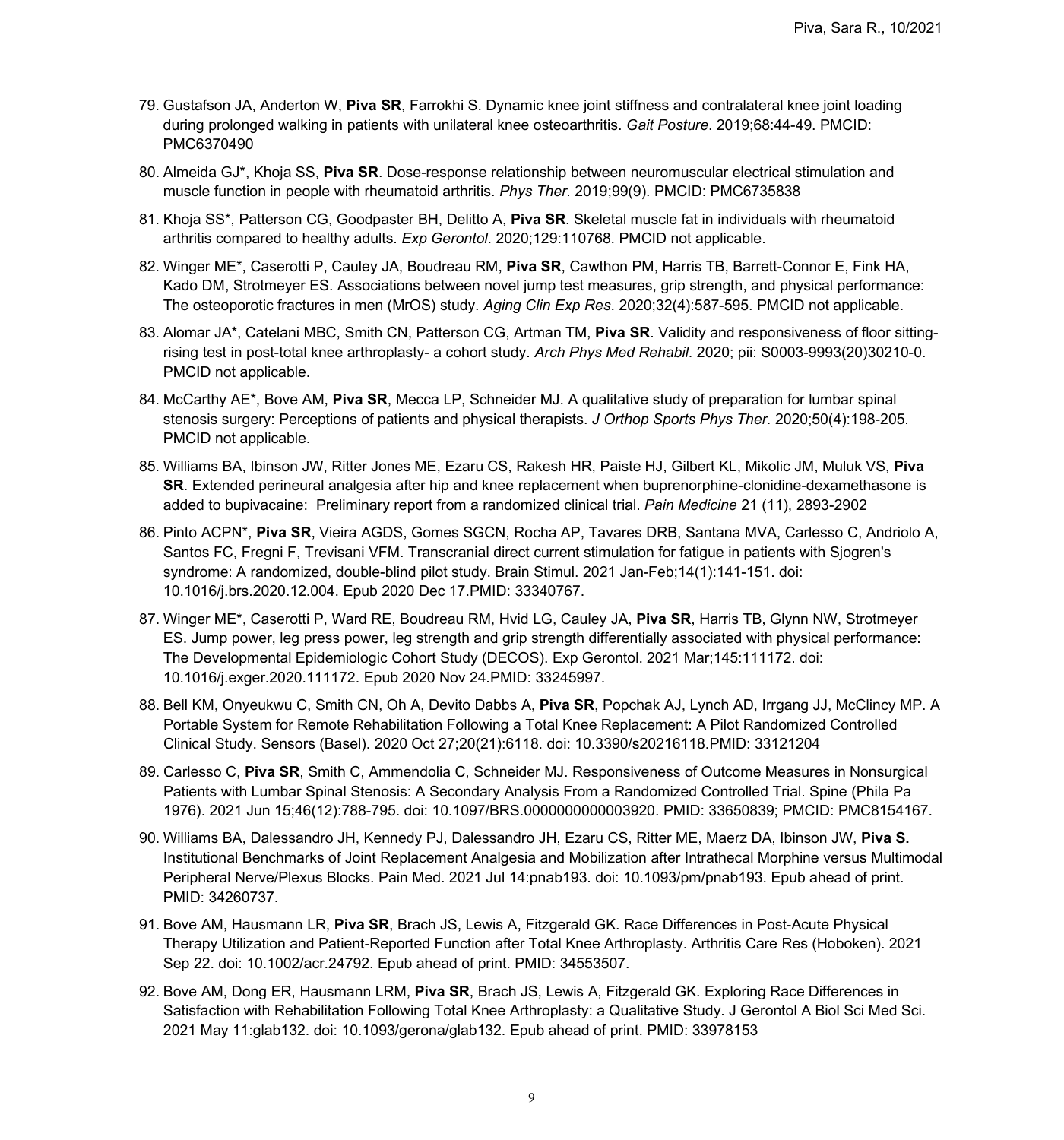#### *\*Trainee mentored to publication*

#### **Invited Manuscripts**

- 1. Childs JD, **Piva SR**, Whitman JM. Lower cervical spine. In: Physical Therapy for the Cervical Spine and Temporomandibular Joint. Home Study Course 13.3, Orthopaedic Section of the American Physical Therapy Association, La Crosse, WI, 2003.
- 2. **Piva SR.** The American classification system for conservative treatment of low back pain. Post-professional Continuing Education in Health and Distance Learning in Sports and Orthopaedic Physical Therapy – Brazilian National Society of Sports Physical Therapy. PROFISIO ESPORTIVA E TRAUMATO-ORTOPÉDICA. 2013;3(1):9-61.

### **Book Chapters and Monographs**

- 1. Erhard RE, **Piva SR**. Manipulation therapy. In: Plackzek JD, ed. and Boyce DA, ed. *Orthopaedic Physical Therapy Secrets*. Hanley & Belfus; 2001:102-111.
- 2. **Piva SR**, Irrgang JJ. Evaluation of Anterior Knee Pain. In: Manske RC, ed. *Patellofemoral Joint Revisited-Implications for the 21th Century.* Sports Section of the American Physical Therapy Association; 2003:19-40.
- 3. **Piva SR**. *Physical Therapy for the Cervical Spine and Temporomandibular Joint*. Home Study Course 13.3, Orthopaedic Section of the American Physical Therapy Association, La Crosse, WI; 2003.
- 4. **Piva, SR**. *Association between impairments and function in individuals with patellofemoral pain syndrome* [dissertation]. Pittsburgh, PA: University of Pittsburgh; 2005. <http://d-scholarship.pitt.edu/7887/>
- 5. **Piva SR**. Physical Therapy for Patients with Shoulder Injuries University of Pittsburgh Classification System In: Lech O, ed*. Fundamentals of Shoulder Surgery – Orthopaedics and Rehabilitation*. Revinter; 2005:495-504.
- 6. **Piva SR**. Physical Therapy for Patients with Shoulder Injuries University of Pittsburgh Classification System. In: Lech O, Ranzzi A, Bordin F, Faggion M, Zillmer V, Piluski P, eds. *Upper Extremity- Physical Therapy Approaches to Manage Common Orthopaedic Conditions*. Revinter; 2005:142-151.
- 7. **Piva SR.** *The American Classification System for Conservative Treatment of Low Back Pain.* Post-professional Continuing Education in Health and Distance Learning in Sports and Orthopaedic Physical Therapy – Brazilian National Society of Sports Physical Therapy; 2013.

#### **Published Abstracts**

- 1. **Piva SR**, Diacoles D, Poletto JM. Effects of ultrasound on muscles of rats after metallic implantation*. Anais of 18 Aniversario do Instituto de Biociencias.* 1988;1POA:58.
- 2. Childs JD, **Piva SR**, Erhard RE. Side-to-side weight-bearing asymmetry in patients with low back pain. *J Man Manip Ther*. 2002;10(3):156-157.
- 3. **Piva SR**, Erhard RE, Childs JD, Hicks G, Al-Abdulmohsin, Hamza. Reliability of measuring iliac crest level in the standing and in sitting position using a new measurement device. *J Man and Manip Ther*. 2002;10(3):164-165.
- 4. Fitzgerald GK, **Piva SR**, Irrgang JJ, Bouzabar F, Starz TW. Quadriceps activation failure as a moderator of the relationship between quadriceps strength and physical function in individuals with knee osteoarthritis. *Arthritis*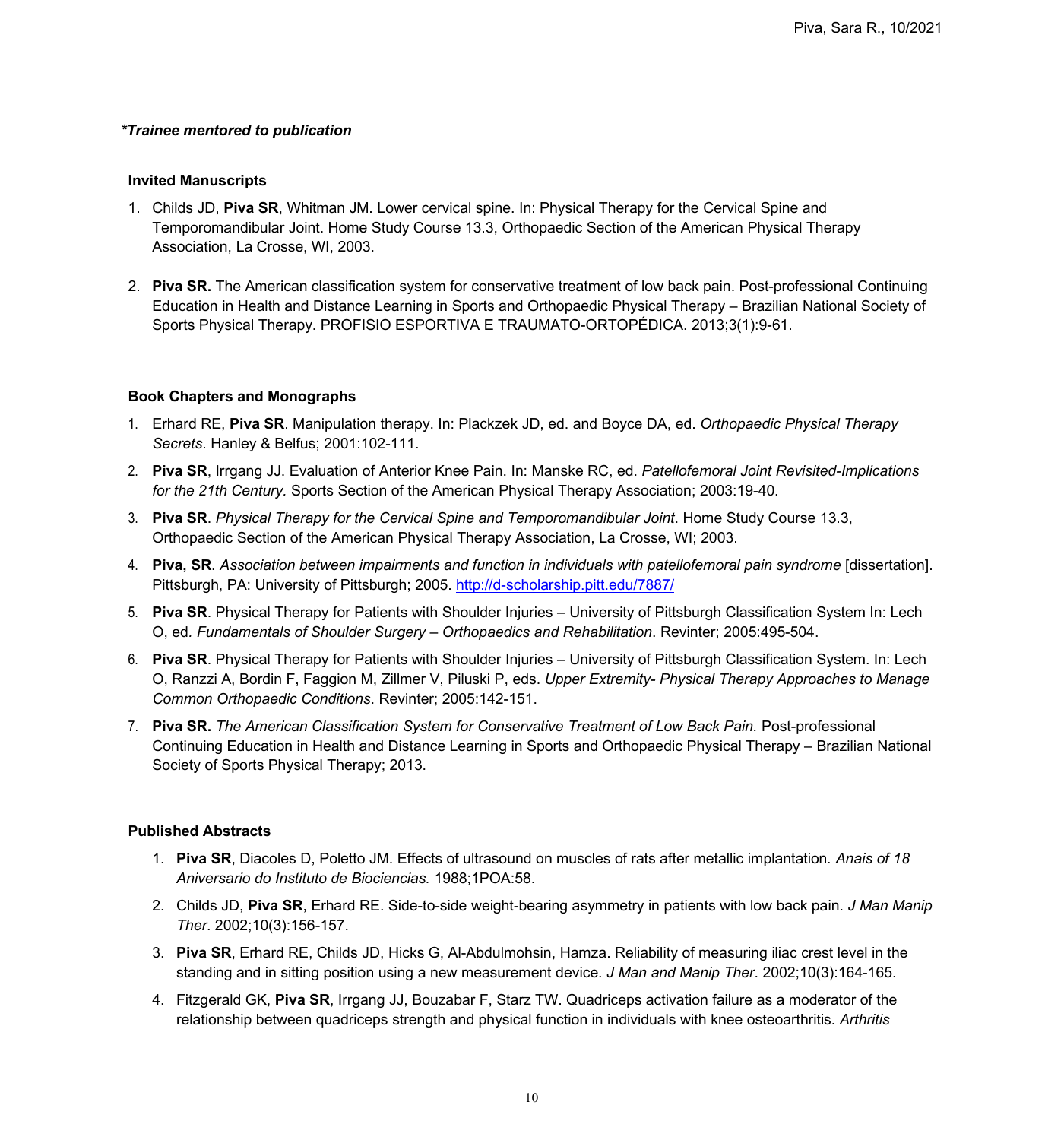*Rheum*. 2002;46(9):S198,#447.

- 5. **Piva SR**, Fitzgerald GK, Irrgang JJ, Bouzabar F, Starz TW. Reliability and validity of the get up and go test in patients with knee osteoarthritis. *Arthritis Rheum*. 2002;46(9):S228, #534.
- 6. Baum E, Irrgang JJ, Childs JD, **Piva SR**, Fitzgerald GK. Measurement of anterior laxity of the knee: a comparison of two arthrometers. In: Proceedings of the 70<sup>th</sup> Annual American Academy of Orthopaedic Surgeons Meeting; 2003; New Orleans, LA. Abstract 228.
- 7. Bizzini M, Childs JD, **Piva SR**, Delitto A. Systematic review of the quality of randomized controlled trials for patellofemoral pain syndrome -part I. *J Orthop Sports Phys Ther*. 2003;33(2):A-9.
- 8. Childs JD, **Piva SR**, Bizzini M, Delitto A. Systematic review of the quality of randomized controlled trials for patellofemoral pain syndrome -part II: implications for the conduct of clinical trials. *J Orthop Sports Phys Ther*. 2003;33(2):A-10.
- 9. Childs JD, Fritz JM, **Piva SR**, Erhard RE. Clinical decision-making in the identification of patients likely to benefit from lumbosacral manipulation: a traditional versus an evidence-based approach. *J Orthop Sports Phys Ther.* 2003;33(2):A-20.
- 10. Fitzgerald GK, **Piva SR**, Irrgang JJ. The effectiveness of neuromuscular electrical stimulation for quadriceps strengthening in postoperative ACL rehabilitation: standard versus criterion-based application. *J Orthop Sports Phys Ther*. 2003;33(2):A-9.
- 11. **Piva SR**, Erhard RE, Childs JD, Browder DA. Inter-tester reliability of measurements of passive intervertebral and active movements of the cervical spine. *J Man Manip Ther*. 2003;11(3):165-166.
- 12. Childs JD, **Piva SR**, Erhard RE. Immediate improvements in side-to-side weight-bearing and iliac crest symmetry after manipulation in patients with low back pain. *J Man Manip Ther*. 2003;11(3):168-169.
- 13. Childs JD, **Piva SR**, Fritz JM. Validation of the psychometric properties of the physical impairment index in patients with chronic back pain. *J Orthop Sports Phys Ther*. 2004; 34(1):PL-10.
- 14. Fitzgerald GK, **Piva SR**, Irrgang JJ. The prevalence of self-reported joint instability in Knee osteoarthritis and Its relationship to physical function. *J Orthop Sports Phys Ther*. 2004;34(1):PL-19.
- 15. Delitto A, Fritz JM, Wisniewsky SR, **Piva SR**, Welch WC. Predictors of walking capacity in patients with lumbar spinal stenosis. *J Orthop Sports Phys Ther*. 2004;34(1):PL-16.
- 16. Childs JD, **Piva SR**, Fritz JM. Responsiveness of the numeric pain rating index in patients with chronic low back pain. *J Orthop Sports Phys Ther*. 2004;34(1):PL- 14.
- 17. Childs JD, **Piva SR,** Fritz JM. Psychometric properties of the functional rating index in patients with chronic low back pain. *J Orthop Sports Phys Ther*. 2004;34(1):PL-12.
- 18. **Piva SR**, Fitzgerald GK, Irrgang JJ, Jones S, Hando B, Childs J. Reliability of measures of impairments associated with patellofemoral pain syndrome. *J Orthop and Sports Phys Ther*. 2006;36:A3.
- 19. Scopaz K\*, **Piva SR**, Fitzgerald GK. The mediating effect of knee pain on the relationship of biobehavioral factors to function in patients with knee osteoarthritis. *Arthritis Rheum*. 2007;56(9):S511.
- 20. Altubasi IM, Teixeira PEP, **Piva SR**, Fitzgerald GK. Knee joint laxity, as measured by stress radiograph, does not alter the relationship between strength and function in patients with knee osteoarthritis [735]. *Arthritis Rheum*. 2008;58(9):S439
- 21. Scopaz K\*, **Piva SR**, Fitzgerald GK. The relationship of fear, anxiety, and depression with physical function in patients with knee osteoarthritis [736]. *Arthritis Rheum.* 2008;58(9):S440
- 22. **Piva SR**, Gil AB, Almeida GJM, Fitzgerald GK. Improvements in muscle impairments are associated with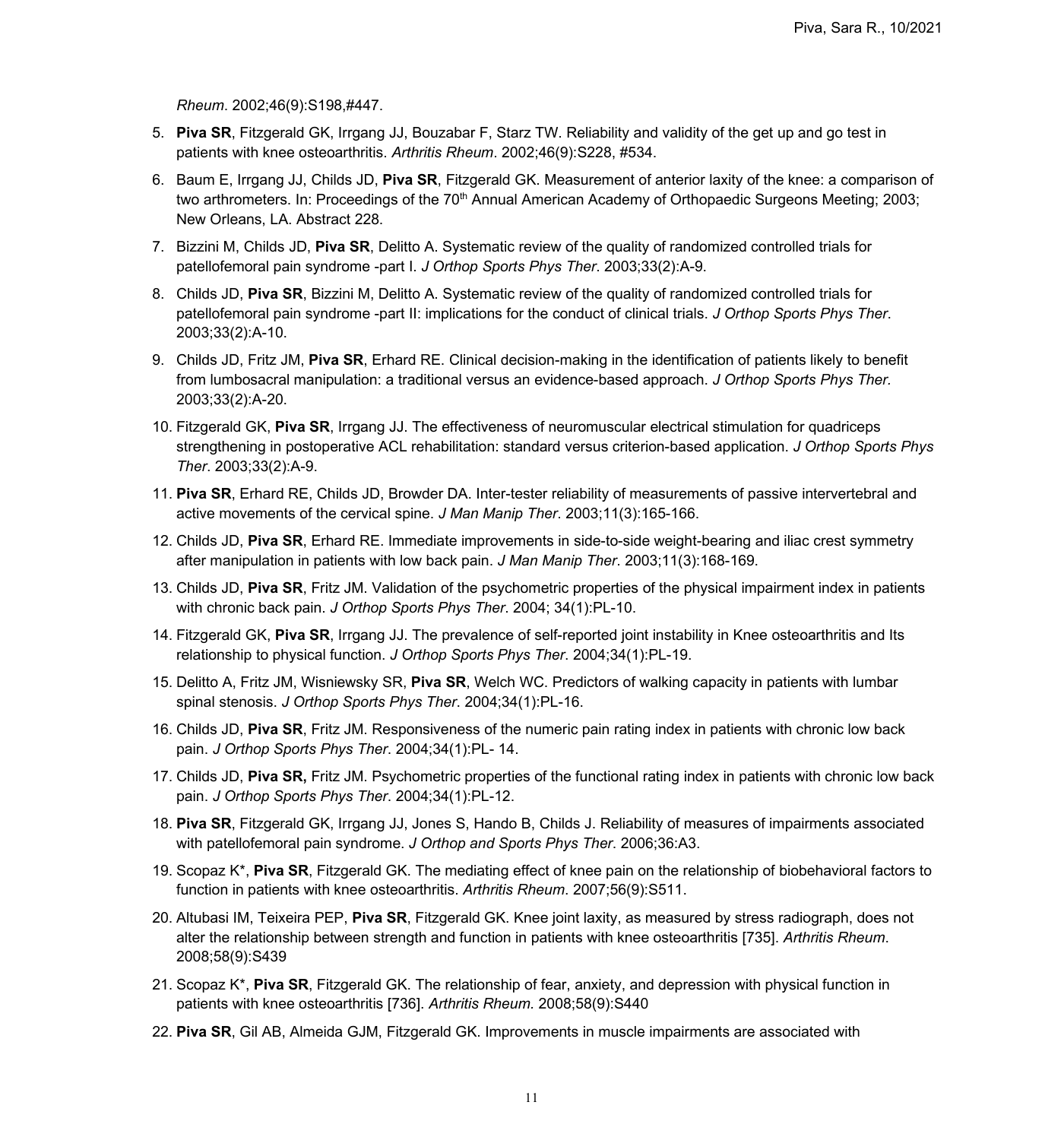improvement in physical function in patients with total knee arthroplasty [1151]. *Arthritis Rheum*. 2008;58(9):S596

- 23. Almeida GJM\*, Wasko MC, Kilby LL, Smith JL, Jakicic JM, **Piva SR**. Physical activity measured by SenseWear armband in women with rheumatoid arthritis: a feasibility study [1181]. *Arthritis Rheum*. 2008;58(9):S607
- 24. Almeida GJM\*, **Piva SR**, Kilby LL, Penn SK, Wasko MC. Factors associated with physical activity in women with rheumatoid arthritis [1184]. *Arthritis Rheum*. 2008;58(9):S608
- 25. Teixeira PEP\*, Fitzgerald GK, Gil AB, Almeida GJM, **Piva SR**. Association between hip muscle strength and physical function in individuals with total knee arthroplasty [1977]. *Arthritis Rheum*. 2008;58(9):S892
- 26. **Piva SR**, Almeida GJM, Gil AB, Teixeira PEP, Fitzgerald GK. Effectiveness and feasibility of a balance training program post total knee arthroplasty - pilot randomized trial. *J Orthop Sports Phys Ther*. 2009;39(1):A29-30.
- 27. Almeida GJM\*, Wasko MC, Kilby LL, Penn SK, Smith JL, Jakicic JM, **Piva SR**. Physical activity measured by SenseWear armband in women with rheumatoid arthritis: a pilot study. *J Orthop Sports Phys Ther*. 2009;9(1):A25.
- 28. Almeida GJM\*, Gil AB, Fitzgerald GK, **Piva SR**. Asymmetries in physical impairments and spatial-temporal parameters of gait in total knee arthroplasty. *J Orthop Sports Phys Ther*. 2009;39(1):A48.
- 29. Teixeira PEP\*, Gil AB, Almeida GJM, **Piva SR**. Reliability and validity of hip muscle strength measures after total knee arthroplasty. *J Orthop Sports Phys Ther*. 2009;39(1):A28.
- 30. **Piva SR**, Strudle N, Almeida GJM, Wasko MC, Fitzgerald GK, Delitto A; Associates of tolerance to neuromuscular electrical stimulation in rheumatoid arthritis. *Arthritis Rheum*. 2009; 60(suppl):1134.
- 31. **Piva SR**, Almeida JM, Murphy Y, Wasko MC; Association of physical function and disability with physical activity in women with rheumatoid arthritis. *Arthritis Rheum*. 2009;60(suppl):1976.
- 32. Teixeira PEP\*, **Piva SR**, Fitzgerald GK; Exercise effects on self-reported functional tasks in knee osteoarthritis. *Arthritis Rheum*. 2009;60(suppl):1881.
- 33. Almeida GJM\*, Wasko MC, Jeong K, Moore CG, **Piva SR**; Number of days necessary to wear portable activity monitors in patients with rheumatoid arthritis. *Arthritis Rheum.* 2009;60(suppl):1862.
- 34. Gil AB\*, Sparto P, **Piva SR**, Fitzgerald GK; The influence of hip muscle strength and hip frontal plane moment on the knee adduction moment in people with knee osteoarthritis. *Arthritis Rheum*. 2009;60(suppl):1934.
- 35. Teixeira PEP, Fitzgerald GK, Gil AB, Almeida GJ, **Piva SR**. Association between hip muscles strength and physical function in individuals with total knee arthroplasty. Arthritis Rheum. 2010;58(9):S892-S893
- 36. Fitzgerald GK, **Piva SR**, Wisniewski SR. Clinical measures associated with self-reported knee instability in knee osteoarthritis (KOA). *Arthritis Rheum***.** 2010;62(suppl): 2052.
- 37. Maia Neto FJ\*, Almeida GJM, Fitzgerald GK, **Piva SR**. The effect of an exercise program in gait asymmetry in patients after total knee arthroplasty. *Arthritis Rheum.* 2010;62(suppl):2059.
- 38. Khoja SS\*, Daliman D, **Piva SR**. The effectiveness of thoracic spine manipulation on pain and disability in patients with neck pain: a pilot randomized clinical trial. *Arthritis Rheum***.** 2010;62(suppl):2060.
- 39. Almeida GJM\*, Brower KS, Celik D, Chang HC, **Piva SR**. Validity of portable devices to assess physical activity in patients with total knee arthroplasty. *Arthritis Rheum*. 2010;62(suppl):2061.
- 40. Khoja SS\*, Almeida GJM, Goodpaster BH, **Piva SR**. Muscle area and muscle quality relate to physical activity in subjects with rheumatoid arthritis. *Arthritis Rheum.* 2011;63(suppl):1560.
- 41. Khoja SS\*, Goodpaster BH, **Piva SR**. Muscle quality contributes more to postural balance than muscle atrophy in people with rheumatoid arthritis. *Arthritis Rheum*. 2011;63(suppl):2611.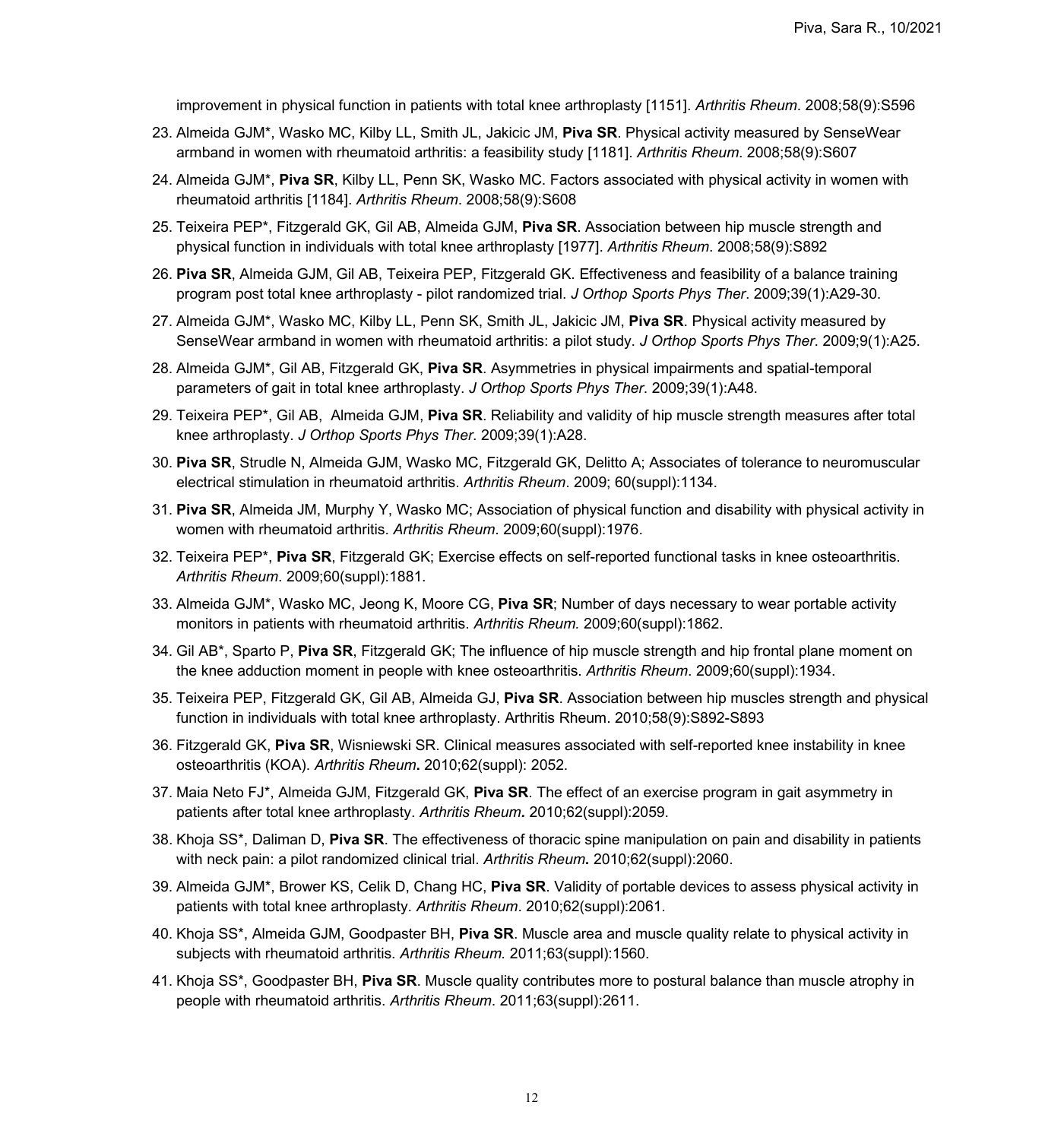- 42. Almeida GJ\*, **Piva SR**. Associations between changes in physical function and physical activity in response to an exercise program in patients with rheumatoid arthritis. *Arthritis Rheum.* 2011;63(suppl):1561.
- 43. Fitzgerald GK, White DK, **Piva SR**. Associations between changes in impairments and treatment response following exercise therapy in subjects with knee osteoarthritis. *Osteoarthritis Cartilage*. 2012;17:S263-S264.
- 44. Farrokhi, S.; **Piva, SR**. R.; Gil, A. B. Severity of patellofemoral joint disease Is associated with increased functional limitations and lower limb Impairments in patients with coexisting tibiofemoral osteoarthritis. *Osteoarthritis Cartilage*. 2012;20:S15.
- 45. Almeida GJ\*, **Piva SR**. Physical activity behavior in patients with arthritis*. Arthritis Rheum.* 2013;65(suppl):354-355.
- 46. **Piva SR**, Catelani MB, Almeida GJ. Comprehensive behavioral intervention compared to standard of care exercise program after total knee arthroplasty: a pilot randomized trial. *Arthritis Rheum.* 2013;65(suppl):356.
- 47. Khoja SS\*, Goodpaster B, **Piva SR**. Skeletal muscle fat and its association with physical function and physical activity in adults with rheumatoid arthritis. *Arthritis Rheum.* 2014; 66(suppl):1091.
- 48. Catelani MB\*, Khoja SS, Almeida GJ, **Piva SR**. Investigation of parameters used to test quadriceps muscle power using isokinetic dynamometer in arthritis. *Arthritis Rheum*. 2014; 66(suppl):2326.
- 49. Almeida GJ\*, Khoja S, Catelani M, **Piva SR**. Perceived barriers to exercise reported by older adults after total knee replacement. *J Orthop Sports Phys Ther*. 2014;14(1):A145.
- 50. Almeida GJ\*, Irrgang JJ, **Piva SR**. Reliability of physical activity measures during free-living in individuals with knee osteoarthritis. *J Orthop Sports Phys Ther*. 2015;45(1):A188.
- 51. Khoja SS\*, Almeida GJ, Wasko MCM, **Piva SR**. Sleep efficiency and cardiovascular risk burden in rheumatoid arthritis [2170]. *Arthritis Rheum*. 2015;67(10)
- 52. Almeida GJ\*, Irrgang JJ, **Piva SR**. Responsiveness of physical activity measures following exercise intervention in individuals after total knee arthroplasty. *Arthritis Rheum*. 2015; 67(suppl):S1089.
- 53. Jayabalan P, Gustafson J, **Piva SR**, Sowa G, Farrokhi S. The effect of walking exercise regimens on joint biomechanics and serum biomarker profile in patients with knee osteoarthritis. *Osteoarthritis Cartilage*. 2015;23(2):A47.
- 54. Jayabalan P, Gustafson J, Huang W, **Piva SR**, Sowa G, Farrokhi S. The influence of continuous versus interval walking exercise on joint loading and serum biomarker profile in patients with knee osteoarthritis. *PM R*. 2015;9(7):S89-S90.
- 55. Farrokhi S, **Piva,SR**, Fitzgerald G, Kwoh C. Association of pain location with symptoms, functional limitations, and knee-related quality of life in patients with knee pain: data from the Osteoarthritis Initiative [OPL33]. *J Orthop Sports Phys Therapy*. 2015;45(1).
- 56. Farrokhi S, Chen YF, **Piva SR**, Fitzgerald GK, Jeong JH, Kwoh CK. The influence of knee pain location on symptoms, functional status and knee-related quality of life in older adults with chronic knee pain: data from the Osteoarthritis Initiative. *Clin J Pain*. 2016;32(6):463.
- 57. Khoja\* SS, Almeida GJ, Wasko MC, Terhorst L, **Piva SR**. Light intensity physical activity is associated with lower cardiovascular risk factor burden in rheumatoid arthritis. *Arthritis Care Res (Hoboken)*. 2016;68(4):424.
- 58. Winger M\*, Caserotti P, Cauley JA, Boudreau R, **Piva SR**, Cawthon PM, Orwoll E, Strotmeyer ES. Associations between the novel jump test, grip strength and physical performance, the MrOS study. *Innov Aging*. 2017;1(S321):1215.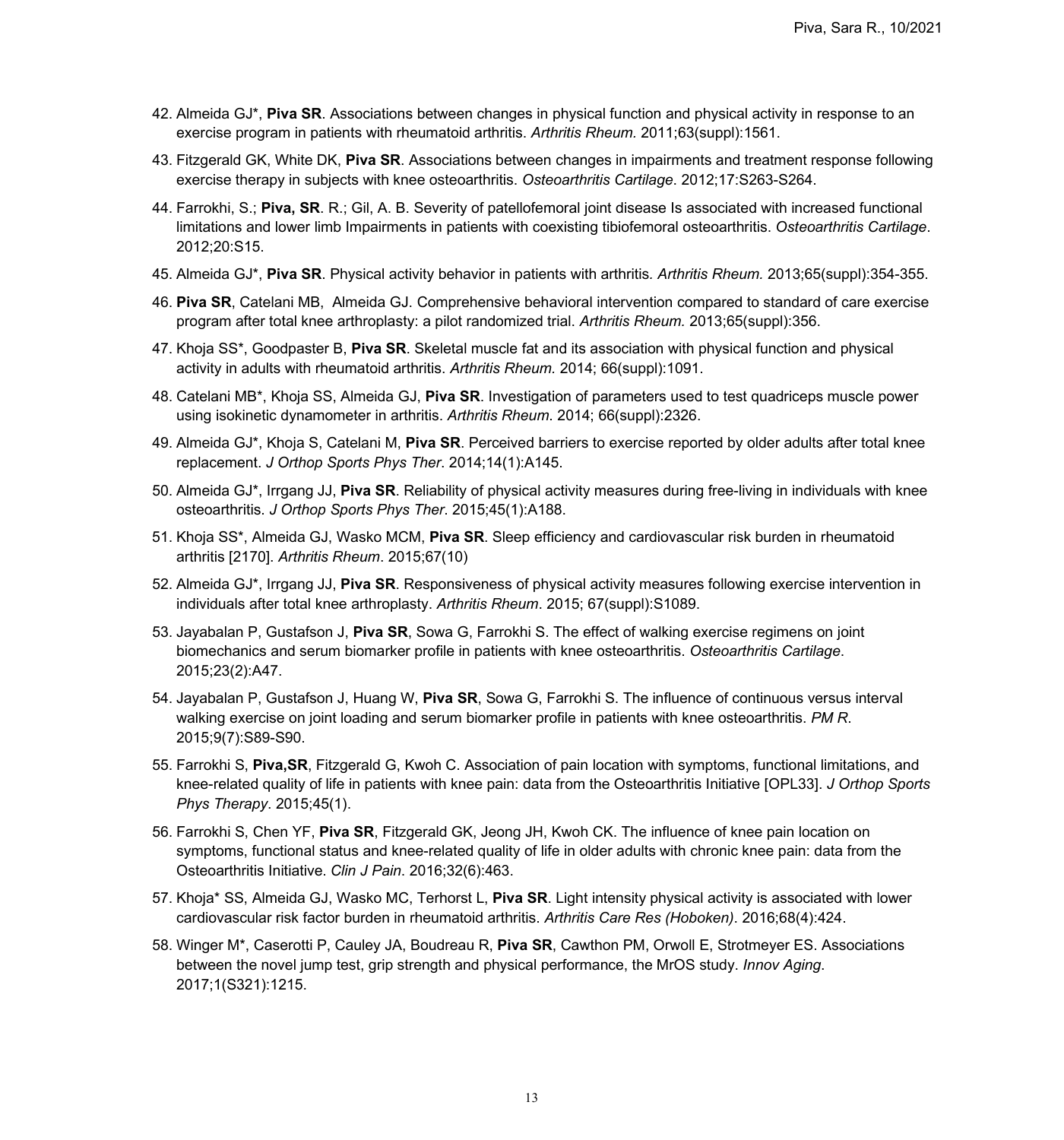- 59. Shaibi S, Saif S, Kang P, **Piva SR**, Farrokhi S. The association between knee instability and diminished performance-based function among patients with knee osteoarthritis: data from the Osteoarthritis Initiative [OPL55]. *J Orthop Sports Phys Therapy*. 2017;47(1).
- 60. Baker NA, Mecca LP, **Piva SR**. Flare warnings: people with rheumatoid arthritis perceptions of their flares [2374]. *Arthritis Rheumatol*. 2018;70(suppl)
- 61. Almeida GJ, Khoja SS, **Piva SR**. Effect of changes in physical activity on cartilage degradation in knee osteoarthritis [419]. *Arthritis Rheumatol*. 2018;70(suppl).
- 62. Almeida GJ, Khoja SS, **Piva SR**. Dose-response relationship between neuromuscular electrical stimulation and muscle function in patients with rheumatoid arthritis: [418]. *Arthritis Rheumatol*. 2018;70(suppl)
- 63. Schneider M, Ammendolia C, Murphy D, Glick R, **Piva SR**, Hile E, Tudorascu D, Morton S. A comparison of nonsurgical treatment methods for patients with lumbar spinal stenosis [OPL50]. *J Orthop Sports Phys Therapy*, 2018;48(1)
- 64. Disantis AY, **Piva SR**, Irrgang JJ. Standardized patient reported outcomes do not capture functional deficits of patients following contemporary total knee replacement: descriptive study. *J Orthop Sports Phys Therapy*. 2018;5(1).
- 65. McCarthy A, Catelani M, Mecca L, Coyle P, **Piva SR**. Focus groups on patients' perceptions about exercise programs delivered at later stages post total knee replacement [OPO146]. *J Orthop Sports Phys Therapy*. 2019;49(1).
- 66. **Piva SR**; Patterson C; Catelani M; Gil A; Schneider M; Almeida G; Khoja SS; Irrgang J. Randomized trial on exercise at late stages after total knee replacement [OPO167]. *J Orthop Sports Phys Therapy*. 2019;49(1).
- 67. Schneider M, Ammendolia C, Murphy D, Glick R, **Piva SR**, Hile E, Tudorascu D, Morton S. A Comparison of Nonsurgical Treatment Methods for Patients with Lumbar Spinal Stenosis. *Spine J*. 2018;17(10):S89.
- 68. Alomar J, Catelani M, Smith C, Patterson C, **Piva SR**. Validity of floor sitting and rising test in people post total knee replacement [OPO5]. *J Orthop Sports Phys Therapy*.2019;49(1).
- 69. Nalbandian S, Baquet A, Mazzone B, Yoder A, **Piva SR,** Farrokhi S. The associations between resting pain, peak activity pain, and self-reported function in service members with knee pain [OPO154]. *J Orthop Sports Phys Therapy*. 2019;49(1).
- 70. Almeida GJ, Khoja SS, Terhorst T, Sowa G, **Piva SR**, Schneider M. Effect of physical activity on cartilage degradation and inflammation in individuals with lumbar spinal stenosis. *Combined Sections Meeting of APTA*. In press.
- 71. Bove AM, Hausmann LRM, **Piva SR**, Brach JS, Lewis A, Fitzgerald GK. Race differences in physical function and post-acute physical therapy utilization following total knee arthroplasty. Platform presentation at American Physical Therapy Association Combined Sections Meeting. February 2021. (Conference held virtually due to COVID-19 pandemic.)
- 72. Bove AM, Dong ER, Hausmann LRM, **Piva SR**, Brach JS, Lewis A, Fitzgerald GK. Exploring race differences in patient satisfaction with rehabilitation following total knee arthroplasty. Poster presentation at American Physical Therapy Association Combined Sections Meeting. February 2021. (Conference held virtually due to COVID-19 pandemic.)

### **PROFESSIONAL ACTIVITIES**

### **TEACHING**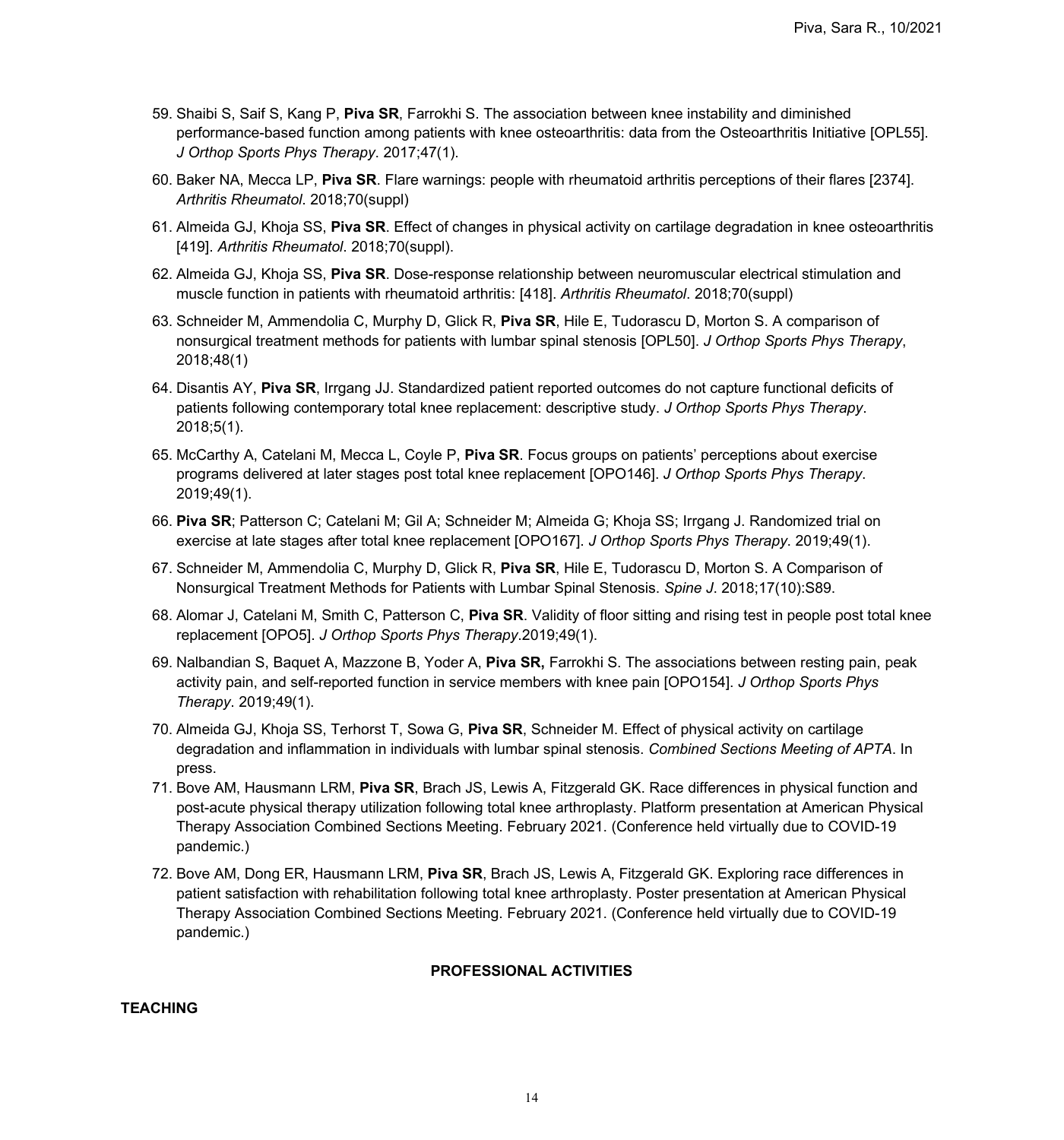# **Undergraduate**

| <b>Course</b><br><b>Number</b> | <b>Title</b>                                                                           | Years               | <b>Students</b> | <b>Responsibilities</b>                                                                                                               |
|--------------------------------|----------------------------------------------------------------------------------------|---------------------|-----------------|---------------------------------------------------------------------------------------------------------------------------------------|
| REHSCI1285                     | Introduction to Evidence-<br><b>Based Rehabilitation</b>                               | $2005 -$<br>2018    | 60 BSRS         | Course Coordinator, lecturer; develop curriculum,<br>identify guest speakers, evaluate student<br>assignments; 45 contact hours/term. |
| REHSCI1292                     | Diversity and Cultural<br>Issues in Health,<br>Disability and<br><b>Rehabilitation</b> | $2016 -$<br>present | 40 BSRS         | Guest Lecture, "The Brazilian Health System."                                                                                         |

# **Graduate**

| <b>Course</b><br><b>Number</b>       | <b>Title</b>                                               | <b>Years</b>        | <b>Students</b>          | <b>Responsibilities</b>                                                                                                                                                              |
|--------------------------------------|------------------------------------------------------------|---------------------|--------------------------|--------------------------------------------------------------------------------------------------------------------------------------------------------------------------------------|
| PT2032                               | <b>Musculoskeletal Physical</b><br>Therapy II              | $2005 -$<br>2006    | 50-52 DPT                | Lectures, Upper Extremity Rehabilitation modules.<br>15 contact hrs/term.                                                                                                            |
|                                      | Advanced<br>Musculoskeletal Anatomy                        | $2006 -$<br>2018    | 54-60 DPT                | Develop modules and lecturer, Elbow, Wrist, Hand,<br>Facial muscles; facilitate PBL sessions. 15 contact<br>hrs/term.                                                                |
| <b>PT Clinical</b><br>Rounds         | <b>Physical Therapy Clinical</b><br>Rounds                 | $2006 -$<br>present | 70-80 DPT                | Presenter, Musculoskeletal Rehabilitation and<br>Research.                                                                                                                           |
| <b>HRS3002 and</b><br><b>HRS3004</b> | Methods of Inquiry for<br><b>Rehabilitation Scientists</b> | 2006 -<br>present   | 4-5 PhD                  | Evaluate and score students' preliminary exams.                                                                                                                                      |
| PT2072-<br>PT2078                    | <b>Evidence-Based Practice</b><br>Curriculum               | $2007 -$<br>present | 50-60 DPT                | Guide development of capstone database.<br>Facilitate journal clubs and guest lecturers. 1-3<br>contact hrs/term.                                                                    |
|                                      |                                                            |                     | 3-5 DPT                  | Review and grade Performance<br>Improvement projects.                                                                                                                                |
| <b>CLRES2820</b>                     | <b>Special Topics in Clinical</b><br><b>Trials</b>         | $2012 -$<br>present | 10-15 MS,<br><b>ICRE</b> | Guest Lecture, "Physical Therapy and Exercise<br>Trials."                                                                                                                            |
| <b>HRS3000</b>                       | <b>Doctoral Seminar</b>                                    | $2014 -$<br>2016    | 8-10 PhD                 | Guest Lectures, "Research Design and Career<br>Development." 2 contact hrs/term.                                                                                                     |
| PT2088                               | Special Topics in Physical<br>Therapy                      | 2017                | 60 DPT                   | Develop curriculum modules "Regenerative<br>Rehabilitation on Cartilage, Bone, Tendons and<br>Muscles." Coordinate journal clubs and invite guest<br>lecturers. 14 contact hrs/term. |
| EPIDEM2950                           | <b>Epidemiology of Aging</b><br>Workshop                   | 2019                | 9 MS, MPH                | Guest Lecture, "Implementation of Exercise<br>Interventions for Patients after Total Knee<br>Replacement."                                                                           |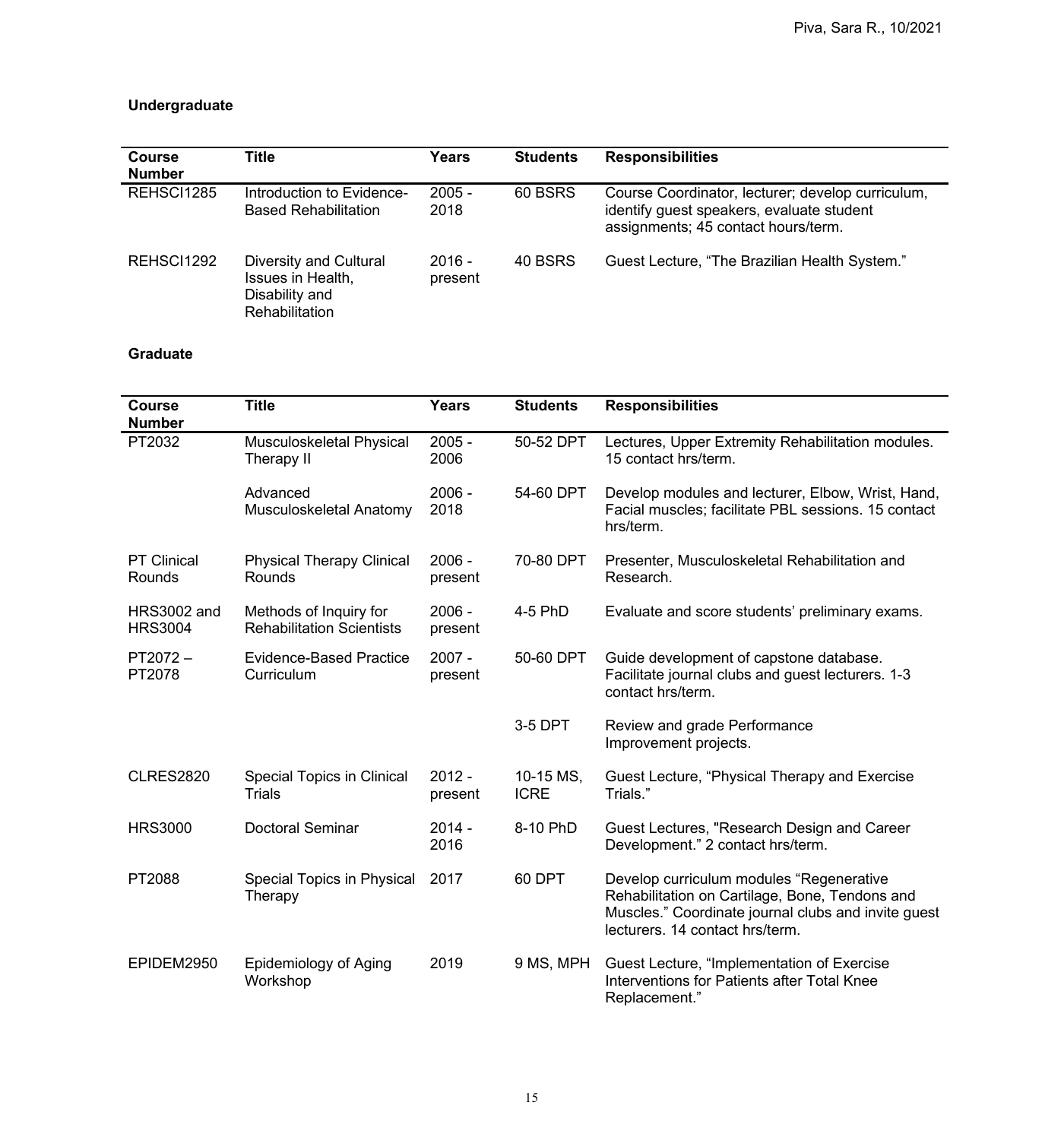### **CURRICULUM DEVELOPMENT**

| 2005       | Developed REHSCI1285: Introduction to Evidence-Based Rehabilitation.                                                                                                                                           |
|------------|----------------------------------------------------------------------------------------------------------------------------------------------------------------------------------------------------------------|
| 2006, 2014 | Developed and revised PT2030: Advanced Musculoskeletal Anatomy modules on Elbow, Wrist, Hand and<br><b>Facial Muscles.</b>                                                                                     |
| 2008, 2015 | Developed and revised preliminary exam, Methods of Inquiry for Rehabilitation Scientists, PhD program,<br><b>Rehabilitation Sciences.</b>                                                                      |
| 2008-2012  | Developed research modules for DPT students, Summer Research Experience Program - Clinical and<br>Translational Science Institute and the Institute for Clinical Research Education, University of Pittsburgh. |
| 2014, 2019 | Developed and revised curriculum, research component, Orthopaedic and Sports Physical Therapy<br>Residency Program, University of Pittsburgh Medical Center – Centers for Rehabilitation Services.             |
| 2017       | Developed PT2088: Special Topics in Physical Therapy modules on Regenerative Rehabilitation in<br>Cartilage, Bone, Tendons and Muscles.                                                                        |

## **MENTORING**

### **Undergraduate**

### **2009**

Rebecca Hess – Research Experience, BS in Rehabilitation Science Program, SHRS. Project Title: "Measuring skill in walking of older adults, validity and responsiveness of figure 8 walk" Manuscript published in *Phys Ther*, 2010.

### **2009-2010**

Kelly Brower – Research Experience, Bachelor of Philosophy (BPhil), SHRS. Project Title: "Validation of portable activity monitors in patients with rheumatoid arthritis" Manuscript published in *Arch Phys Med Rehabil*, 2015.

### **2018 - 2019**

Annie McCarthy – Research Experience, BS in Rehabilitation Science Program, SHRS. Project Title: "A qualitative study on perceptions of patients about exercise programs delivered at late-stage post-total knee replacement"

Abstract published in *Arthritis Rheum,* 2018.

### **Graduate**

### **2007**

Kristen Scopaz – Research Experience, School of Medicine.

Project Title: "Effect of baseline quadriceps activation on changes in quadriceps strength after exercise therapy in subjects with knee osteoarthritis" and "Relationships of fear, anxiety, and depression with physical function in patients with knee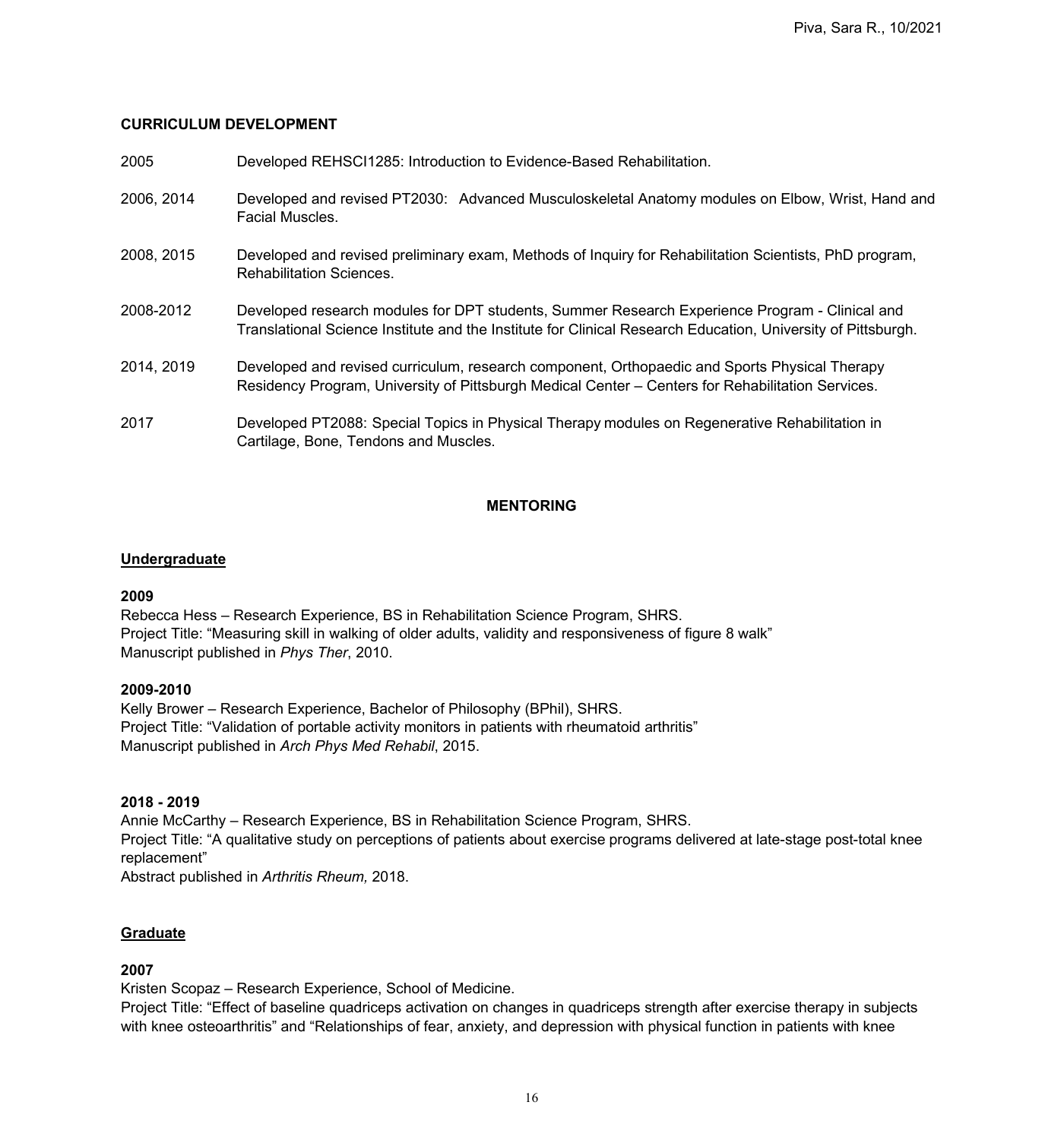osteoarthritis"

Manuscripts published in *Arthritis Rheum*, 2009 and *Archives Phys Medi Rehabil*, 2009.

### **2009**

Nathan Strudle – Research Experience, DPT student, SHRS.

Project Title: "Associates of tolerance to neuromuscular electrical stimulation in rheumatoid arthritis." Abstract published in *Arthritis Rheum*, 2009.

## **2009**

Carolyn Schroeder – DPT student, funded through Multidisciplinary Short Term START UP Summer Research Experience Program - Clinical and Translational Science Institute and the Institute for Clinical Research Education, University of Pittsburgh.

Project Title: "The reliability and validity of the stair climbing test in individuals with total knee arthroplasty" Manuscript published *in Arch Phys Med and Rehabil*, 2010.

## **2010**

Francisco Maia – DPT student, funded through Multidisciplinary Short Term START UP Summer Research Experience Program - Clinical and Translational Science Institute and the Institute for Clinical Research Education, University of Pittsburgh.

Project Title: "Can intense exercise promote symmetry in gait parameters following total knee replacement?" Abstract published in *Arthritis Rheum*, 2010.

### **2011 - 2012**

Shuhei Suzuki – Research Internship, DPT student, SHRS.

Project Title: "Characteristics of clinicians working in professional tennis setting: a survey study" Awarded SHRS funding for research in perceptions of PT in international tennis tournaments. Manuscript published in *J Med Sci Tennis*, 2014.

## **2012**

Stephanie Lasinski – DPT student, funded through Multidisciplinary Short Term START UP Summer Research Experience Program - Clinical and Translational Science Institute and Institute for Clinical Research Education, University of Pittsburgh. Project Title: "Psychosocial correlates of NMES tolerance in subjects with rheumatoid arthritis" Manuscript published in *Physiother Prac. Res*, 2013.

## **2013**

Amy Trotnick – DPT student, funded through Multidisciplinary Short Term START UP Summer Research Experience Program - Clinical and Translational Science Institute and the Institute for Clinical Research Education, University of Pittsburgh. Project Title: Dose-response of neuromuscular electrical stimulation in patients with rheumatoid arthritis"

## **2017**

Yizhi (Nick) Li – PhD student, Department of Neuroscience. Project Title: "Contribution of muscle function on neuromuscular synaptic plasticity"

## **2018**

Jehan Alomar – Research Experience, MSPT student.

Project Title: "Validity and responsiveness of floor Sitting-Rising Test (SRT) in post-total knee arthroplasty" Abstract presented at Annual Meeting of the American College of Rheumatology, 2018. Manuscript published in *Arch Phys Med Rehabil*, 2020.

**2019 - 2020**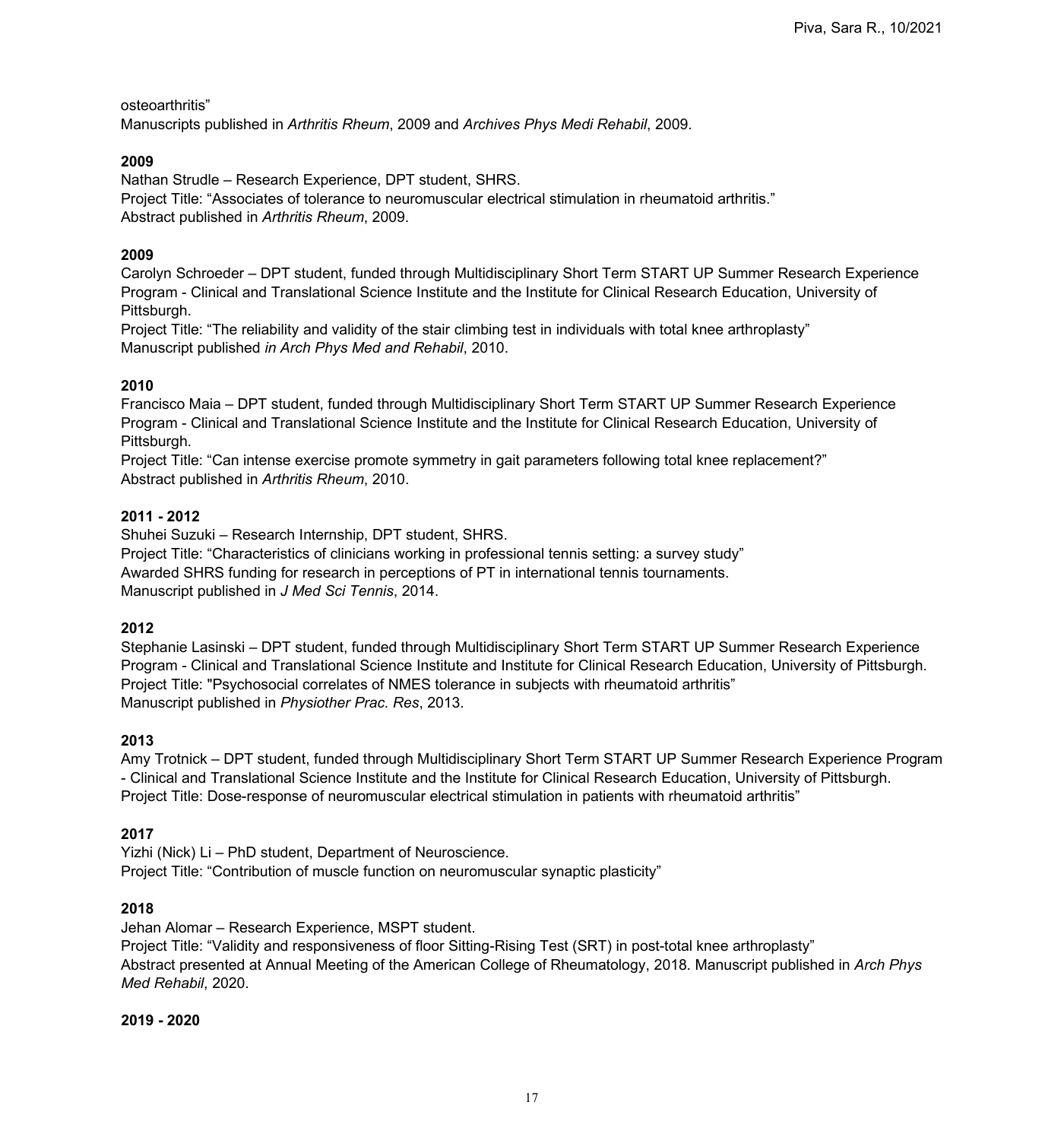Cristiane Carlesso – MS student, Department of Physical Therapy, SHRS. Project Title: "Responsive of outcome measures in non-surgical lumbar spine stenosis patients: a secondary analysis from a randomized control trial" Manuscript published in *Spine Journal, 2021.*

### **2019 - present**

Kathleen Poploski – Postdoc, Department of Physical Therapy, SHRS.

Research interest: Health services research in musculoskeletal disorders in the military.

- Invited to serve as journal reviewer for the Archives of Physical Medicine and Rehabilitation.
- In 2020, awarded Clinical and Translational Science Fellowship (TL1) Training Support Grant (NIH/ NCATS TL1 TR001858-Kraemer) for "Predicting risk of adverse outcome following anterior cruciate ligament reconstruction using machine learning algorithm"

#### **2020 - present**

Marit E. Johnson – Postdoc, Department of Orthopaedic Surgery, School of Medicine. Research interest: Development of digital health technology in rehabilitation.

### **Orthopaedic and Sports Physical Therapy Residents**

#### **2014 - present**

Research mentor for Orthopaedic and Sports Physical Therapy Residency Program, University of Pittsburgh Medical Center – Centers for Rehabilitation Services.

Develop research program curriculum, lecturer, coordinate journal clubs, invite guest speakers, facilitate visits to University research labs, mentor abstract and peer-reviewed manuscript development.

Residents: Ashley Young Allison Burfield James Townsend Jacob Nigolian Thad Boucher Erin Angeline Michelle Kazmie Christopher Daily Michael Tsang

### **Master's Thesis Committees**

### **2007 - 2008**

Paulo E.P. Teixeira, Department of Physical Therapy Role: Master's Committee Thesis Title: "Reliability of Measures of Hip Muscle Strength in Individuals with Total Knee Replacement" Received MS degree in 2008. Manuscript published in *Phys Ther*, 2011. Mr. Teixeira is Senior Research Fellow at Spaulding Rehabilitation Hospital, Harvard University, MA.

### **2017**

George Kimmel, Department of Epidemiology Role: Master's Committee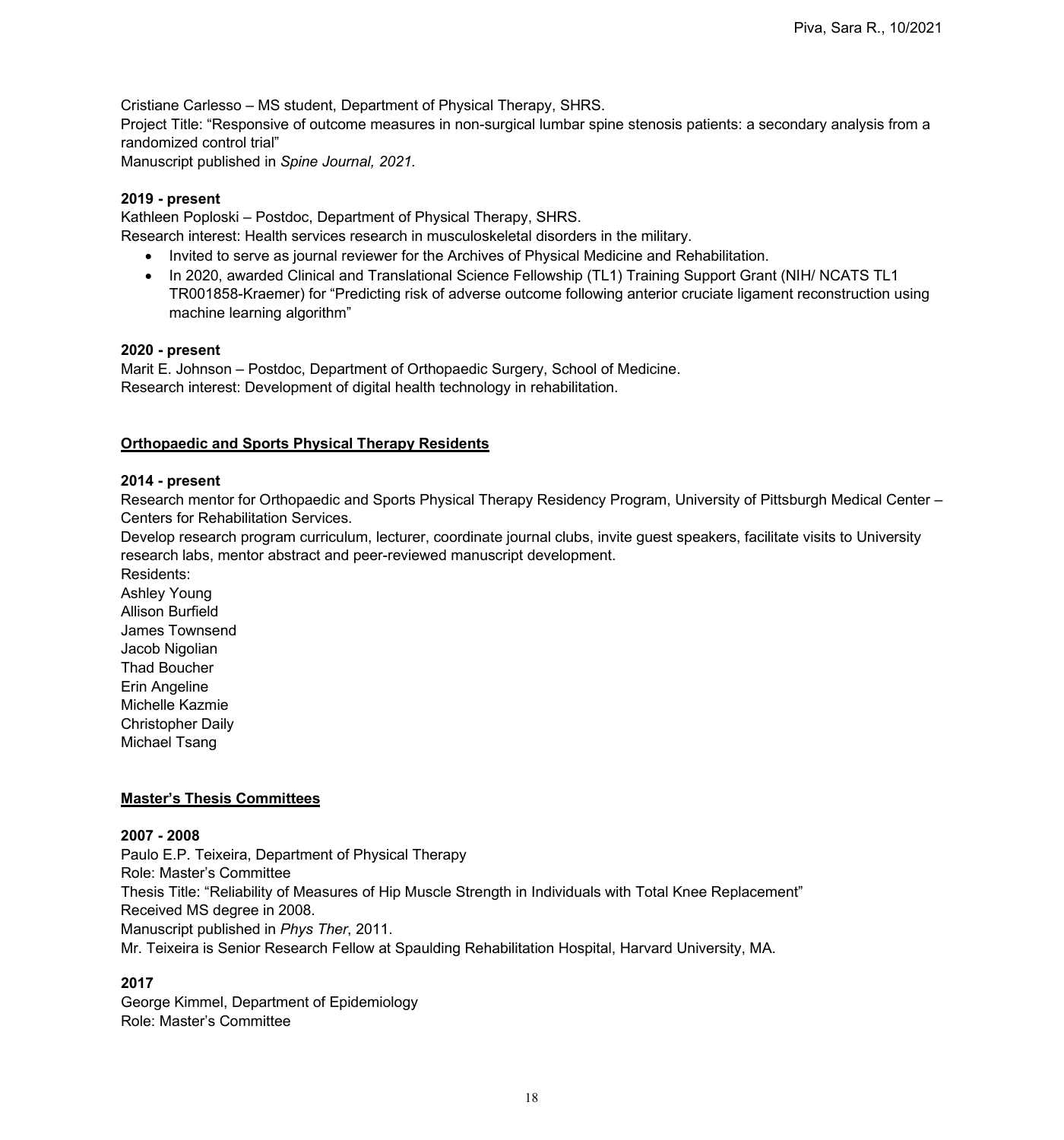Thesis Title: "Sensory Peripheral Nerve Function in Patients following Total Knee Replacement". Received MS degree in 2017. Work presented at the University of Pittsburgh Medical Center Aging Institute 11th Annual Research Day on Aging; May 2017; Pittsburgh, PA. Mr. Kimmel is Decision Support Analyst at Gateway Health.

### **Doctoral Dissertation Committees**

#### **2007 - 2009**

Ovande Furtado, PhD student, Department of Health and Physical Activity Role: Dissertation Committee Dissertation Title: "Development and Validation of a Gross Motor Development Test for Field Studies" Dr. Furtado received his PhD in 2009. Dr. Furtado is Associate Professor at California State University, CA.

### **2007 - 2015**

Gustavo J. Almeida, PhD student, School of Health and Rehabilitation Sciences Role: Chair of Dissertation Committee, Primary Advisor Dissertation Title: "Psychometrics of Measures of Physical Activity in Individuals with Arthritis" Dr. Almeida received his PhD in 2015. Dr. Almeida is Assistant Professor in the Department of Physical Therapy, University of Texas Health at San Antonio.

#### **2008 - 2012**

Ibrahim Altubasi, PhD student, School of Health and Rehabilitation Sciences

Role: Dissertation Committee

Dissertation Title: "The Effect of Neuromuscular Electrical Stimulation (NMES) in Inducing Muscle Hypertrophy and Improvement in Muscle Torque Output within the Quadriceps Muscle of Elderly People"

Dr. Altubasi received his PhD in 2012.

Dr. Altubasi is Assistant Professor and Assistant Dean for Quality Assurance at the University of Jordan, Amman, Jordan.

### **2009 - 2012**

Jason D. Woollard, PhD student, School of Health and Rehabilitation Sciences

Role: Dissertation Committee

Dissertation Title: "Development of a Clinical Prediction Rule for Maximizing the Probability of Successful Arthroscopic Subacromial Decompression in Patients with Chronic Subacromial Impingement Syndrome"

Dr. Woollard received his PhD in 2012.

Dr. Woollard is Assistant Professor at Chatham University, PA.

### **2009 - 2016**

Samannaaz Khoja, PhD student, School of Health and Rehabilitation Sciences

Role: Chair of Dissertation Committee, Primary Advisor

Dissertation Title: "Skeletal Muscle Fat and Its Association with Physical Function in Rheumatoid Arthritis"

Dr. Khoja received her PhD in 2016.

Dr. Khoja is Research Assistant Professor in the Department of Physical Therapy, University of Pittsburgh.

### **2011 - 2013**

Ali Hamad Alnahdi, PhD student, Biomechanics and Movement Science, University of Delaware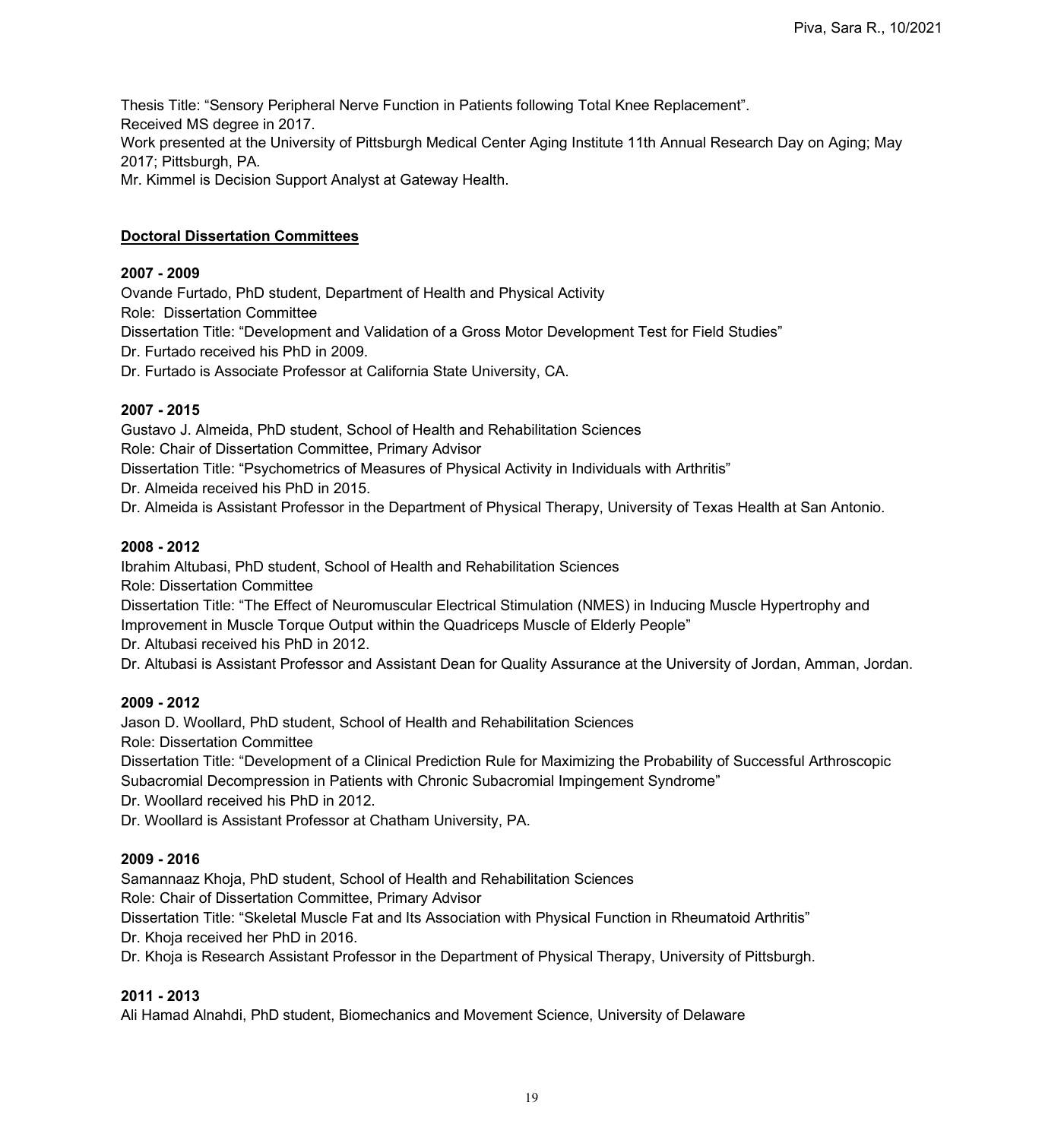Role: Dissertation Committee

Dissertation Title: "Altered Loading and Quadriceps Strength after Unilateral Total Knee Arthroplasty"

Mr. Alnahdi received her PhD in 2013.

Dr. Alnahdi is Associate Professor at King Saud University, Saudi Arabia.

### **2011 - 2014**

Tanja Roy, PhD student, School of Health and Rehabilitation Sciences Role: Chair of Dissertation Committee, Primary Advisor Dissertation Title: "Risk Factors for Musculoskeletal Injuries in Female Soldiers Deployed to Afghanistan" Dr. Roy received her PhD in 2014. Dr. Roy is Chief of Injury Epidemiology, US Army Public Health Command, Aberdeen Proving Ground, MD.

### **2011 - 2014**

Rodrigo de Marche Baldon, PhD student, Universidade Federal of São Carlos Role: Dissertation Committee Dissertation Title: "Efeito do Treinamento de Estabilização Lombo-pélvica em Mulheres com Síndrome da Dor

Femoropatelar"; *received Brazil's CNPQ Award for Best Manuscript*

Dr. Baldon received his PhD in 2014.

Dr. Baldon is Assistant Professor at Universidade Federal of São Carlos, Brazil.

### **2013 - 2015**

Giovanna Distefano Ferrari, PhD student, School of Health and Rehabilitation Sciences

Role: Co-Chair of Dissertation Committee

Dissertation Title: "The Associations between Age-associated Changes in Mitochondrial Function and Sarcopenia"

Dr. Ferrari received his PhD in 2015.

Dr. Ferrari is Postdoctoral Research Scientist at the Transitional Research Institute for Metabolism and Diabetes, Advent Health Orlando, FL.

### **2015 - 2017**

Annalisa Na, PhD Student, University of Delaware

Role: Dissertation Committee

Dissertation Title: "Influences of Biomechanical and Neuromuscular Strategies on Physical Function in Patients with Knee Osteoarthritis"

Dr. Na received her PhD in 2017.

Dr. Na is Assistant Research Professor at Drexel University.

### **2016 - 2018**

Sara Peterson, PhD student, School of Health and Rehabilitation Sciences

Role: Dissertation Committee

Dissertation Title: "Neuromuscular Electrical Stimulation Use in Transtibial Amputations: A Pilot Study"

Dr. Peterson received her PhD in 2018.

Dr. Peterson is Director and Instructor, Master of Science in Prosthetics and Orthotics Program, University of Pittsburgh.

### **2016 - 2020**

Allyn Bove, PhD Student, School of Health and Rehabilitation Sciences Role: Dissertation Committee Dissertation Title: "Racial and Ethnic Disparities in Functional Outcomes and Physical Therapy Utilization after Total Knee Arthroplasty"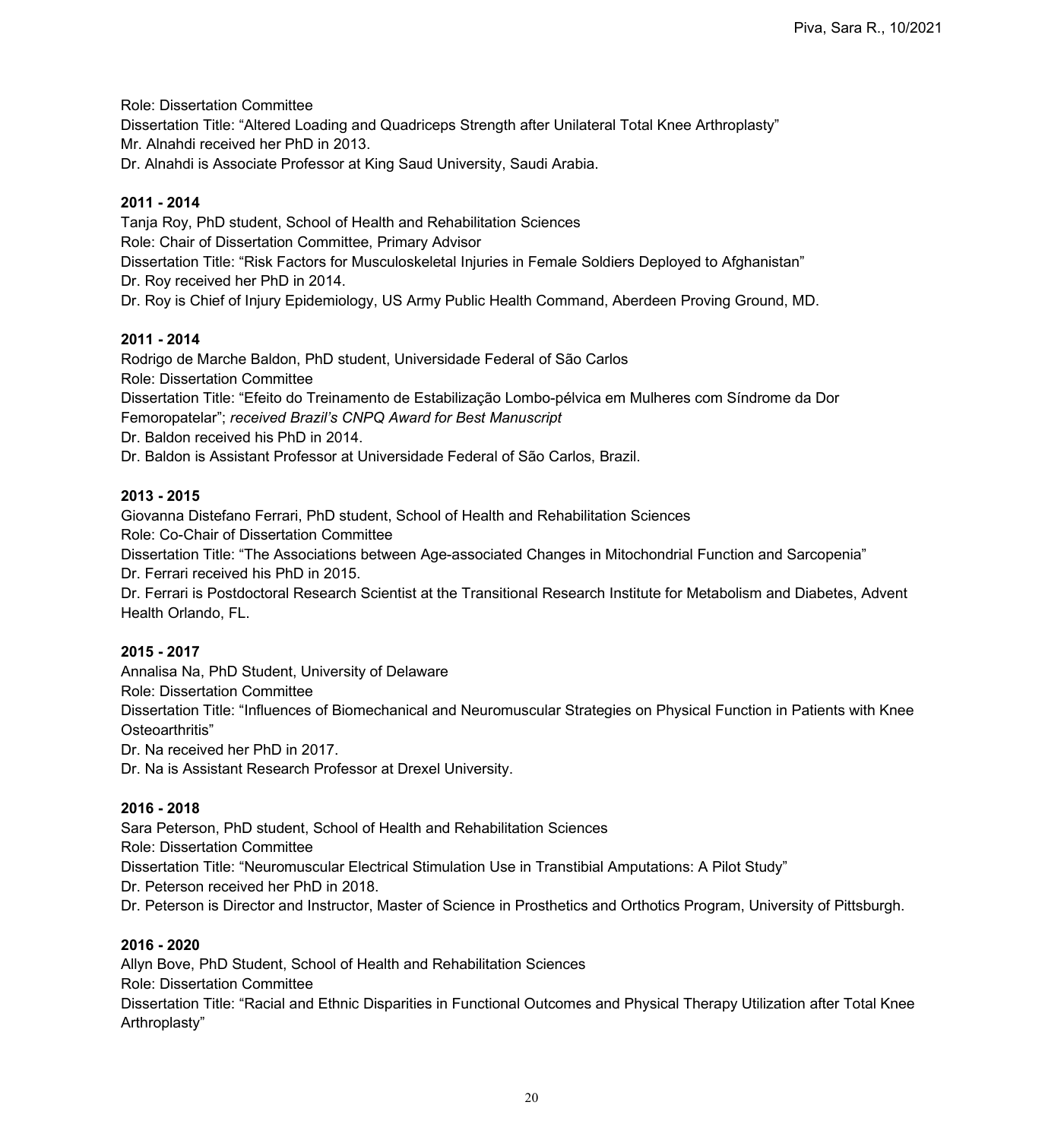Dr. Bove received her PhD in 2020.

Dr. Bove is Assistant Professor in the Department of Physical Therapy, University of Pittsburgh

### **2017 - 2020**

Mary Winger, PhD student, Graduate School of Public Health

Role: Dissertation Committee

Dissertation Title: "Muscle Power and Strength and their Relationship with Physical Function and Fall Injuries in Older Adults"

Dr. Winger received her PhD in 2020.

Dr. Winger is Analytics Data Integration Developer UPMC Health Plan.

### **2018 - 2019**

Sarah R. Bass, PhD student, School of Health and Rehabilitation Sciences Role: Dissertation Committee Dissertation Title: "Effects of Vibration Training on Upper Limb Strength, Function and Pain in Individuals with Paraplegia" Dr. Bass received her PhD in 2019.

Dr. Bass is Health System Specialist at Walter Reed National Military Medical Center.

### **2018 - 2019**

Douglas J. White, Ed.D. student, School of Education Role: Dissertation Committee Dissertation Title: "Return to Physical Activity at 18 to 24 months Status Post Total Knee Replacement: A Needs Assessment Study"

Dr. White received his PhD in 2019.

### **2019 - 2020**

Ana Carolina P.N. Pinto, Non-degree Visiting Research Student, Fulbright Scholar, Brazil Project Title: "Effect of Transcranial Direct Current Stimulation Combined with Exercise on Fatigue in Patients with Primary Sjogren's Syndrome: Protocol for a Double-blinded Randomized Trial" Dr. Pinto is Assistant Professor at Federal University of Amapa, Brazil.

### **2020 - present**

Valerio Tonelli Enrico, PhD student, School of Health and Rehabilitation Sciences Role: Co-Chair Dissertation Committee Dissertation Title: "Inflammatory Biomarkers in Chronic Low Back Pain" Anticipated degree completion in 2024.

## **RESEARCH**

## **CURRENT GRANT SUPPORT**

| <b>Grant Number</b> | Title                                                                                                 | <b>Role</b>                     | % Effort | Years     | Amount                              |
|---------------------|-------------------------------------------------------------------------------------------------------|---------------------------------|----------|-----------|-------------------------------------|
| 1U19AR076725-01     | HEALing LB3P: Profiling Biological,<br>Biomechanical, Behavioral Phenotypes<br>(G Sowa and N Vo, Pls) | Co-l<br>Director of<br>Clinical | 25%      | 2019-2024 | \$16,756,074<br>Total               |
|                     |                                                                                                       | Core                            |          |           | \$3,667,810<br><b>Clinical Core</b> |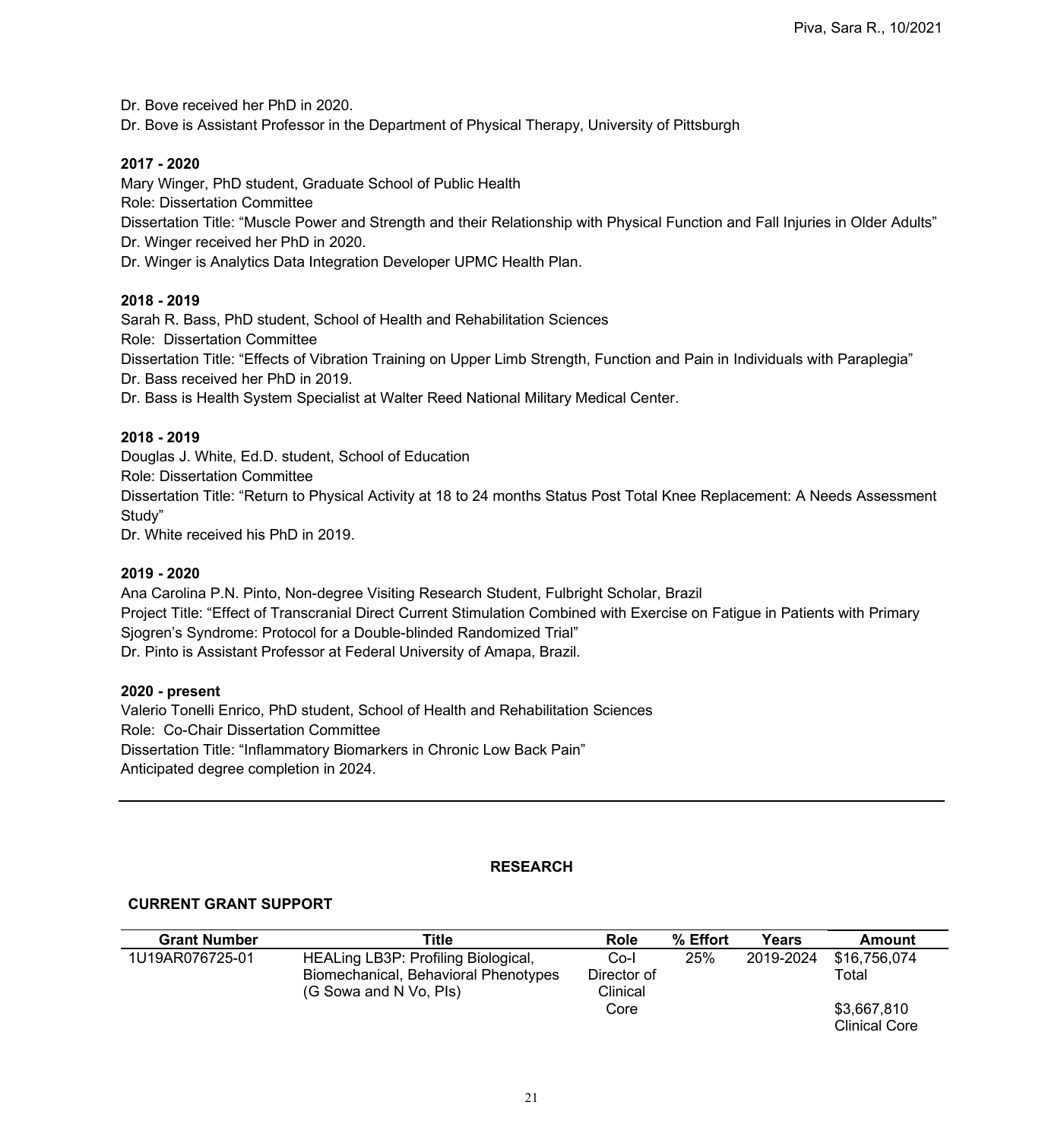|                                     |                                                                                                                                                     |         |                                          |           | Subaward                |
|-------------------------------------|-----------------------------------------------------------------------------------------------------------------------------------------------------|---------|------------------------------------------|-----------|-------------------------|
| Ancillary Study under<br>U19 (#TBD) | Treatment categorization during follow-<br>ups of HEALing LB3P.<br>(S Piva, PI)                                                                     | PI      | 5%<br>Subsum<br>ed in<br>U <sub>19</sub> | 2021-2024 | \$220,595               |
| 2R01AG041202-06                     | Chronic Low Back Pain in Older Adults:<br>The Role of Existing Hip Impairments<br>(G Hicks, PI)                                                     | Site PI | 20%                                      | 2018-2022 | \$1,134,992<br>Subaward |
| DoD - MRMC 13232002                 | Effect of Three Regional Anesthetics on<br><b>Rehabilitation Outcome for Veterans 1-2</b><br>Days after Knee or Hip Replacement<br>(B Williams, PI) | Co-PI   | 10%                                      | 2015-2021 | \$1,012,141<br>Subaward |

# **PRIOR GRANT SUPPORT**

| <b>Grant Number</b>                                                                        | <b>Title</b>                                                                                                                                      | <b>Role</b> | % Effort                   | <b>Years</b> | <b>Amount</b> |
|--------------------------------------------------------------------------------------------|---------------------------------------------------------------------------------------------------------------------------------------------------|-------------|----------------------------|--------------|---------------|
| Pepper Center,<br>University of Pittsburgh<br><b>Pilot Funding</b>                         | Peripheral Nerve Function Changes with<br><b>Exercise Intervention after Total Knee</b><br>Replacement<br>(E Strotmeyer, Co-PI)                   | Co-PI       | 5%                         | 2015-2015    | \$25,000      |
| <b>Epidemiology Small</b><br>Grant                                                         | <b>Neuromuscular Function Improvement</b><br>with Exercise Intervention after Total<br>Knee Replacement<br>(E Strotmeyer, Co-PI)                  | Co-PI       | 3%                         | 2015-2015    | \$5,000       |
| <b>Patient-Centered</b><br><b>Outcomes Research</b><br>Institute - PCORI<br>CER-1310-06994 | A Comparison of Treatment Methods for<br>Patients following Total Knee<br>Replacement                                                             | PI          | 35%                        | 2014-2018    | \$2,003,652   |
| <b>Patient-Centered</b><br><b>Outcomes Research</b><br>Institute - PCORI<br>CER-1410-25056 | A Comparison of Non-Surgical<br><b>Treatment Methods for Patients with</b><br><b>Lumbar Spine Stenosis</b><br>(M Schneider, PI)                   | $Co-I$      | 10%                        | 2013-2016    | \$1,150,000   |
| Rehabilitation Institute,<br>University of Pittsburgh                                      | Dose-response of Walking Exercise on<br>Lower Extremity Biomechanics and<br>Inflammatory Biomarkers in Knee<br>Osteoarthritis<br>(S Farrokhi, PI) | $Co-I$      | 5%                         | 2012-2013    | \$50,000      |
| Rehabilitation Institute,<br>University of Pittsburgh                                      | The Feasibility of a Comprehensive<br>Behavioral Intervention for Patients with<br><b>TKA</b>                                                     | PI          | 10%                        | 2011-2012    | \$50,000      |
| 3K01HD058035-<br>Administrative<br>Supplement -01A1W1<br>PI                                | Request to buy equipment to be used<br>during implementation of K01                                                                               | PI          | Subsum<br>ed in K<br>award | 2010-2011    | \$50,000      |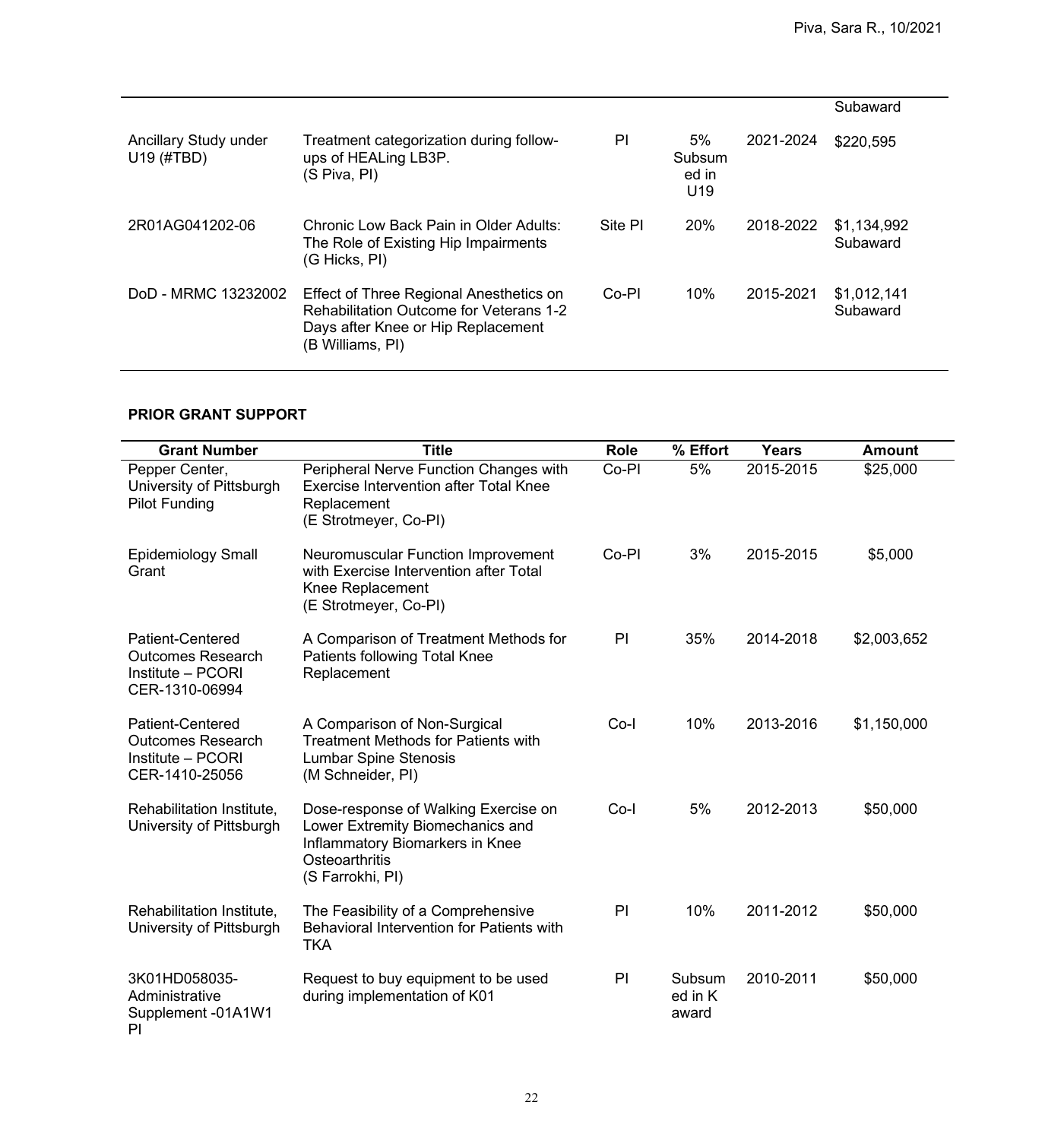| 1 K01 HD058035                                                                                                                                       | Neuromuscular Electrical Stimulation in<br>Individuals with Rheumatoid Arthritis                                                                  | PI      | 75%                        | 2009-2014 | \$605,389 |
|------------------------------------------------------------------------------------------------------------------------------------------------------|---------------------------------------------------------------------------------------------------------------------------------------------------|---------|----------------------------|-----------|-----------|
| <b>SHRS Research</b><br><b>Development Fund</b>                                                                                                      | Validation of the Sense Wear armband<br>and Actigraph in Patients with<br>Rheumatoid Arthritis (RA)                                               | PI      | 2%                         | 2008      | \$1,000   |
| College of<br>Rheumatology<br><b>Research &amp; Education</b><br>Foundation                                                                          | <b>Neuromuscular Electrical Stimulation</b><br>(NMES) to Reverse Muscle Atrophy in<br>Patients with RA- Funds to buy<br>electronic dynamometer    | PI      | Subsum<br>ed in K<br>award | 2007-2008 | \$46,000  |
| K12 RR024154-02                                                                                                                                      | <b>Neuromuscular Electrical Stimulation</b><br>(NMES) to Reverse Muscle Atrophy in<br>Patients with RA.<br>(W Kapoor-PI)                          | Scholar | 75%                        | 2006-2009 | \$440,000 |
| <b>Central Research</b><br><b>Development Fund-</b><br>CRDF, Office of<br>Research, University of<br>Pittsburgh                                      | The Effect of a Balance Training<br>Program on Function in Patients with<br>Total Knee Arthroplasty - a Pilot Study                               | PI      | 5%                         | 2006-2008 | \$16,000  |
| <b>UPMC Health System</b><br><b>Competitive Medical</b><br>Research Fund-CMRF,<br>Office of Research<br>Health Sciences,<br>University of Pittsburgh | The Effect of a Balance Training<br>Program on Function in Patients with<br>Total Knee Arthroplasty - a Pilot Study                               | PI      | 5%                         | 2006-2008 | \$25,000  |
| R01-AR048760-02s1                                                                                                                                    | Knee Stability Training in Individuals with<br>Knee OA<br>(K Fitzgerald, PI)                                                                      | Scholar | 20%                        | 2006-2008 | \$50,000  |
| Pepper Center,<br>University of Pittsburgh<br><b>Scholars Pilot Program</b>                                                                          | The Effect of a Balance Training<br>Program on Function in Patients with<br>Total Knee Arthroplasty – a Pilot Study                               | P       | 2%                         | 2006-2007 | \$8,500   |
| <b>Cardon Rehabilitation</b><br>Products Grant,<br>American Academy of<br><b>Orthopaedic Manual</b><br><b>Physical Therapy</b>                       | The Effectiveness of Thoracic Spine<br>Manipulation on Success Rate,<br>Disability, Function and Impairments in<br><b>Patients with Neck Pain</b> | PI      | 5%                         | 2003-2004 | \$1,500   |
| <b>Clinical Research Grant</b><br>Program, Orthopaedic<br>Section, American<br><b>Physical Therapy</b><br>Association                                | Association between Impairments and<br>Function in Response to Physical<br>Therapy in Individuals with<br>Patellofemoral Pain Syndrome            | PI      | 5%                         | 2002-2004 | \$7,500   |
| Pennsylvania Physical<br><b>Therapy Association</b><br><b>Research Fund</b>                                                                          | Association between Impairments and<br>Function in Response to Physical<br>Therapy in Individuals with<br>Patellofemoral Pain Syndrome            | PI      | 5%                         | 2002-2003 | \$1,000   |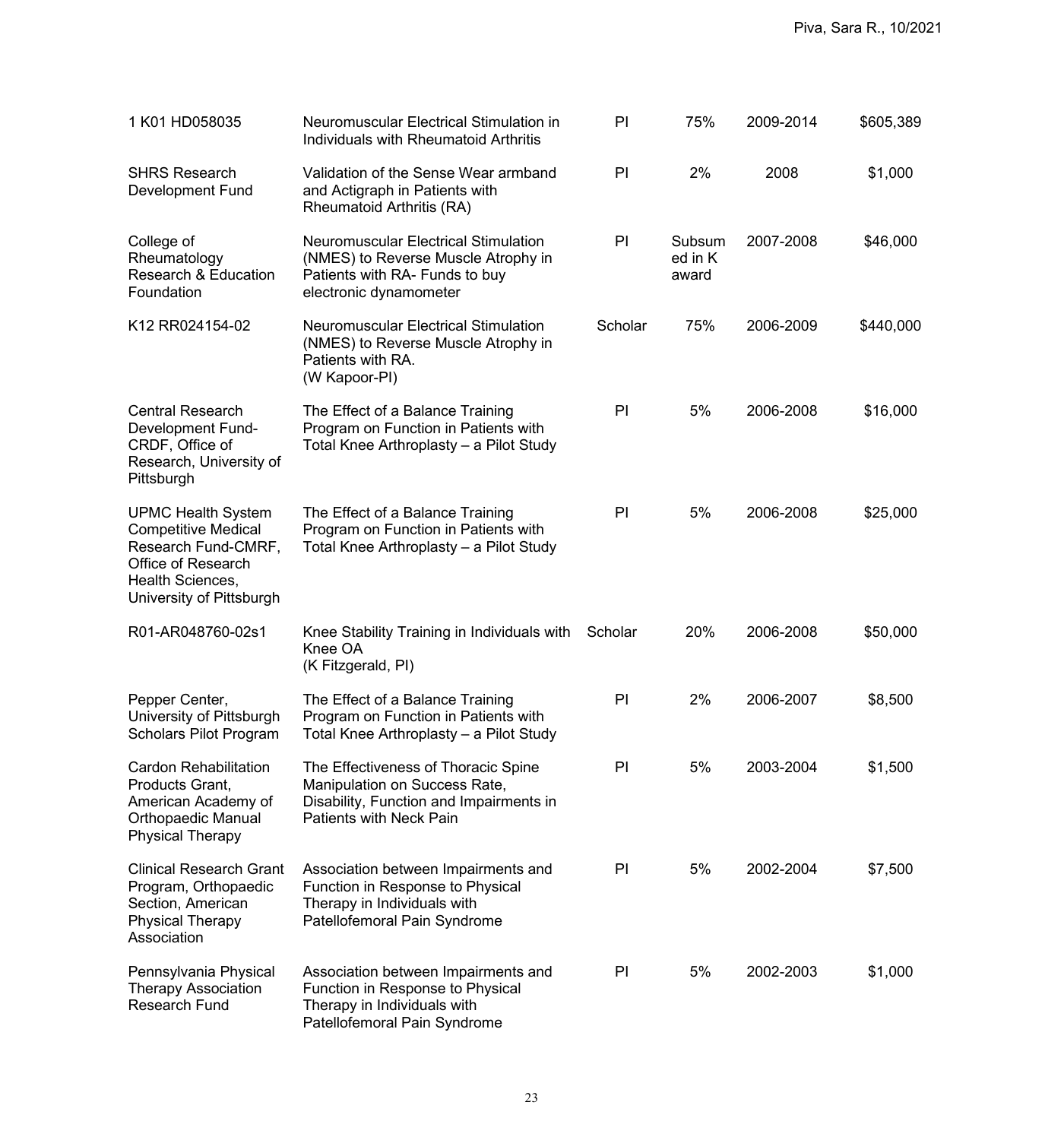| Small Grant Program, | The Relationship of Strength and              | Co-l | 5% | 2002 | \$1,000 |
|----------------------|-----------------------------------------------|------|----|------|---------|
| Sports Section,      | Flexibility of Soft Tissues around the Hip    |      |    |      |         |
| American Physical    | to the Presence or Absence of                 |      |    |      |         |
| Therapy Association  | Patellofemoral Pain Syndrome<br>(J Childs-PI) |      |    |      |         |

## **OTHER RESEARCH RELATED ACTIVITIES:**

| <b>Editorial Board Member</b>        |                                                                                                                         |
|--------------------------------------|-------------------------------------------------------------------------------------------------------------------------|
| 2007 - 2017                          | Editorial Review Board Member, Journal of Orthopaedic and Sports<br><b>Physical Therapy</b>                             |
| <b>Journal Referee</b>               |                                                                                                                         |
| 2002 - present                       | Journal of Physiotherapy Theory and Practice                                                                            |
| 2002 - present                       | Journal of Orthopaedic and Sports Physical Therapy                                                                      |
| $2003$ - present                     | <b>Physical Therapy Journal</b>                                                                                         |
| $2005$ - present                     | Arthritis and Rheumatism - Arthritis Care and Research                                                                  |
| 2012 to present                      | Archives of Physical Medicine an Rehabilitation                                                                         |
| $2014 - present$                     | Journal or Rheumatology                                                                                                 |
| $2015 - present$                     | <b>British Medical Journal</b>                                                                                          |
| 2016 - present                       | Arthritis Research & Therapy                                                                                            |
| $2017 - present$                     | <b>BMC Musculoskeletal Disorders</b>                                                                                    |
| $2019 - present$                     | <b>Osteoarthritis and Cartilage</b>                                                                                     |
| <b>Grant Reviewer</b><br>2003 - 2004 | Grant Reviewer for the American Academy of Orthopaedic Manual Physical Therapy                                          |
| 2006                                 | Reviewer for Pilot Program, Institute for Personalized Medicine in collaboration with UPMC, University of<br>Pittsburgh |
| 2010 - 2012                          | Member of External Review Grant Committee for the Orthopaedic Section APTA                                              |
| 2011 - 2012                          | Grant Reviewer of the Musculoskeletal, Oral and Skin Sciences (MOSS) Integrated Review Group Study<br>Section-NIH       |
| 2012 - 2013                          | External reviewer for the Portuguese Foundation for Science and Technology (FCT)                                        |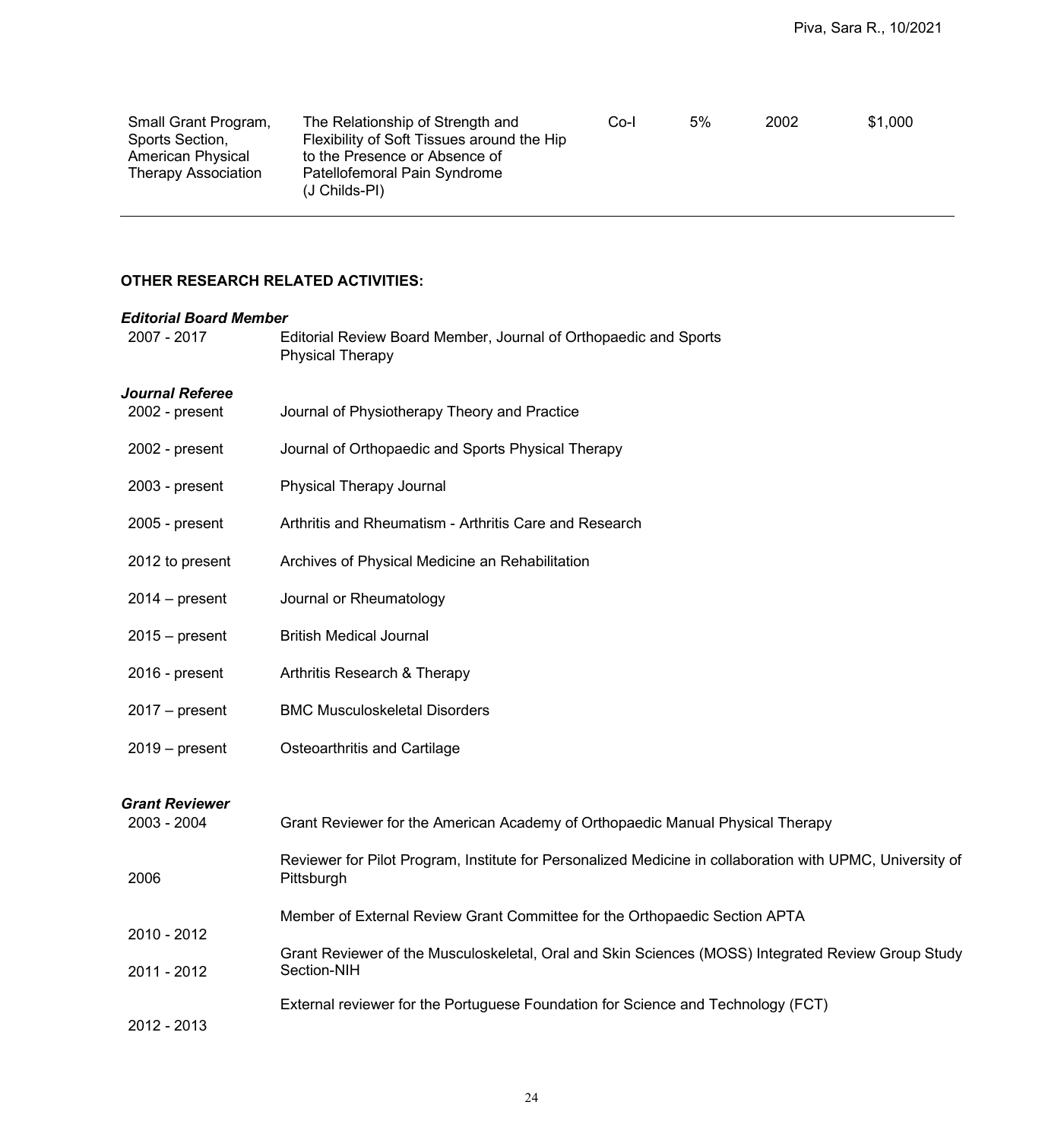| 2012 - 2014            | Reviewer of Innovative Research Grant and Arthritis Foundation Investigator Award - The Arthritis<br>Foundation                                                                                                                                                               |
|------------------------|-------------------------------------------------------------------------------------------------------------------------------------------------------------------------------------------------------------------------------------------------------------------------------|
| 2015                   | Reviewer for Department of Psychiatry - Research Review Committee                                                                                                                                                                                                             |
| 2015 - 2017            | Reviewer for Patient-Centered Outcomes Research Institute (PCORI) for Cycle 3 2016 Merit Review,<br>Assessment of Prevention, Diagnosis and Treatment Options- PCORI Funding Announcement (PFA); invited<br>for additional 2 rounds of review, but could not serve due to COI |
| 2016                   | APTA Orthopaedic Section and Foundation for Physical Therapy, Scientific Review Committee                                                                                                                                                                                     |
| 2017                   | Reviewer for pilot grant submissions for the Rehabilitation Institute/Aging Institute, University of Pittsburgh                                                                                                                                                               |
| 2018                   | Reviewer for grant applications submitted to the Institute for Personalized Medicine and University of<br><b>Pittsburgh Cancer Institute</b>                                                                                                                                  |
|                        | Reviewer for internal grant process for Department of Occupational Therapy                                                                                                                                                                                                    |
| 2018<br>2019 - present | Reviewer for internal grant process for Department of Physical Therapy                                                                                                                                                                                                        |
| 2019 - present         | Reviewer for grant applications submitted to Competitive Medical Research Fund (CMRF)                                                                                                                                                                                         |
| <b>Other</b>           |                                                                                                                                                                                                                                                                               |
| 2006 - present         | Ad hoc abstract reviewer for Orthopaedic Section of American Physical Therapy Association, Combined<br><b>Sections Meeting</b>                                                                                                                                                |
| 2007 - 2010            | Sentinel reader for McMaster Online Rating of Evidence, Clinical Relevance Online Rating System, McMaster<br>University                                                                                                                                                       |
| 2018 - present         | Abstract reviewer for the Annual Meeting Abstracts of American College of Rheumatology                                                                                                                                                                                        |

## **LIST OF CURRENT RESEARCH INTERESTS**

- $\triangleright$  Develop and examine the effectiveness of exercise programs for joint disorders, especially the knee joint
- Comparative effectiveness research of physical therapy approaches used for joint disorders.
- $\triangleright$  Phenotyping patient characteristics that contribute to chronic low back pain

### **INVITED SEMINARS AND LECTURESHIPS**

# **Local Presentations**

1. Quadriceps femoris muscle inhibition in patients with knee osteoarthritis: Preliminary results. Third Annual University of Pittsburgh Arthritis Institute Research Symposium; December 2000; Pittsburgh, PA.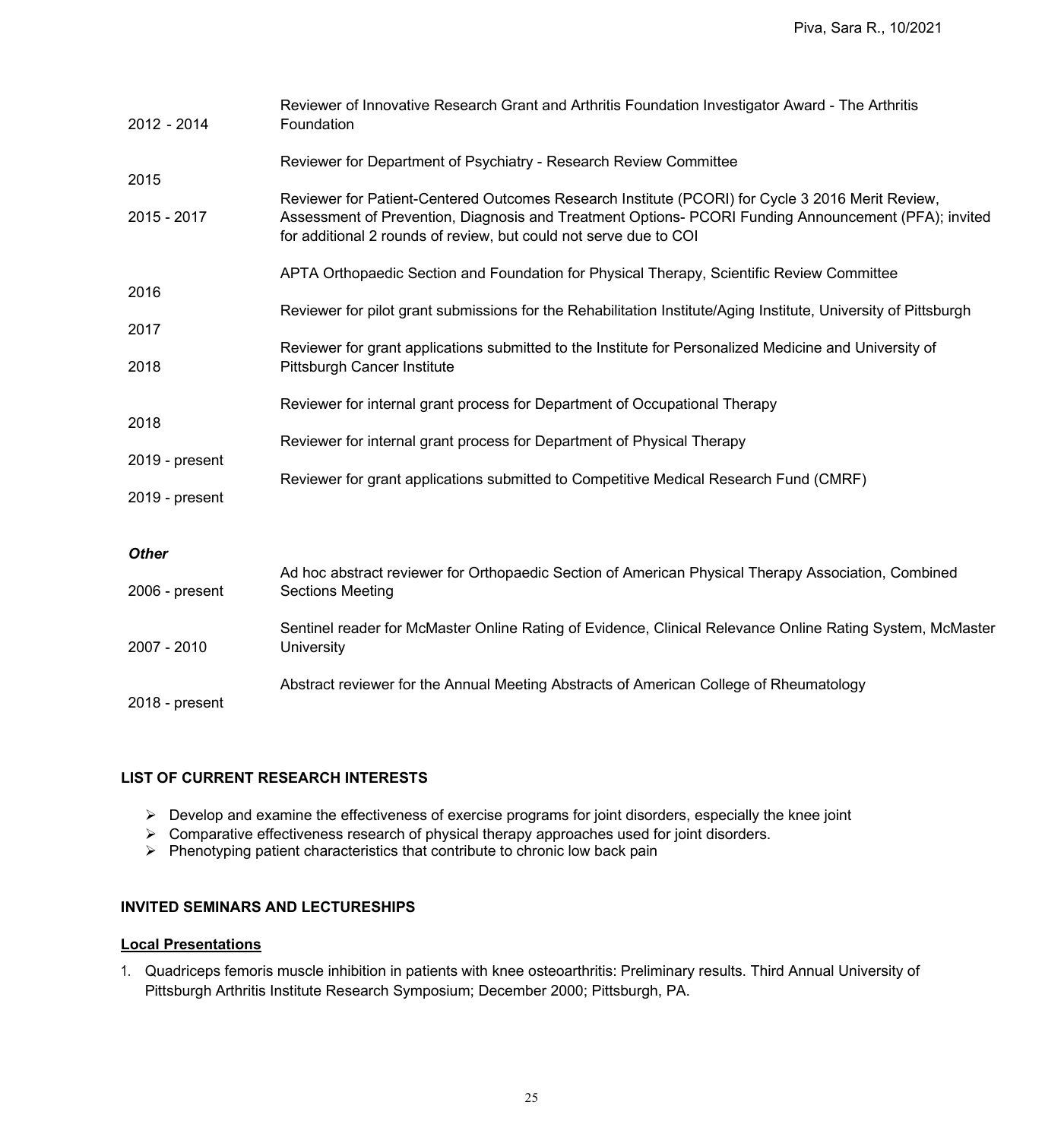- 2. Managing patients with cervical spine dysfunction: an introduction to a classification system. Southwest District of the Pennsylvania Physical Therapy Association: Spring Seminar; May 2000; Pittsburgh, PA.
- 3. Managing the push-pull of two careers: clinical scientists. 2009 Women in Medicine and Science Forum; April 2009; University of Pittsburgh, PA.
- 4. The efficacy of a balance exercise program in patients with total knee replacement results of a pilot study. Claude D. Pepper Center Research Series; October 2009; Pittsburgh, PA.
- 5. Physical therapy management of patients following total knee replacement. Marquette Challenge CE Course; 2011; University of Pittsburgh, PA.
- 6. Associations between changes in physical function and physical activity in response to an exercise program in patients with rheumatoid arthritis. Celebrating Research on Aging- Building Collaborations for the Future; The Aging Institute Annual Meeting, April 2012; Pittsburgh, PA.
- 7. Physical Therapy at the University of Pittsburgh. Represented PT Department in SHRS Open House event. August 2012, Pittsburgh, PA.
- 8. The identification of candidate biomarkers to assess the efficacy of a novel rehabilitation regimen for patients following a total knee arthroplasty: a pilot study. 9th Annual Rehabilitation Institute Research Day; June 2013; Pittsburgh, PA.
- 9. Rehabilitation after total knee arthroplasty. Are we on the right path? VA Pittsburgh Health System; October 2014; Pittsburgh, PA.
- 10. Physical Therapy at the University of Pittsburgh. Represented PT Department in SHRS Open House event. July 2014, Pittsburgh, PA.
- 11. Bending the Rules: What's Best for Patients After Total Knee Replacement? Featured in FACETS Fall/Winter 2014.
- 12. Exercise and arthritis. Arthritis Foundation Event: Take a Swing at Arthritis. Wildwood Country Club; May 2016; Pittsburgh, PA.
- 13. So, do you want to be a PT? Presented at SHRS "So You Want to Be A" Represented PT Department and profession in SHRS Open House event. July 2017; Pittsburgh, PA.
- 14. Associations between the novel jump test, grip strength and physical performance: the MrOS study. Pitt Public Health Dean's Day, GSPH; April 2017; Pittsburgh, PA.
- 15. Sensory peripheral nerve function in total knee replacement patients. University of Pittsburgh Medical Center (UPMC) Aging Institute 11th Annual Research Day on Aging; May 2017; Pittsburgh, PA.
- 16. 4-drug nerve block in total knee and hip replacement: quality control and protocol development for research study. VA Pittsburgh Healthcare System; October 2018 and April 2019; Pittsburgh, PA.
- 17. So, do you want to be a PT? Presented at SHRS "So You Want to Be A" Represented PT Department and profession in SHRS Open House event. April 2019; Pittsburgh, PA.
- 18. Research Success = Patient Success. Featured in FACETS Spring/Summer 2020.
- 19. Happy 10<sup>th</sup> Anniversary, PT-CTRC! Celebrating the Evolution of Research and Collaboration. Feature in FACETS Spring Summer 2020.

### **National/International Presentations**

- 1. Effects of ultrasound on rat muscles after metallic implantation. IX Brazilian Congress of Physical Therapy and I Physical Therapy Congress of São Paulo; October 1989; São Paulo, Brazil.
- 2. Treatment of patellar pain of adolescents and young adults by global reeducation. III Brazilian Congress of Orthopedic Physical Therapy and V South American Congress of Sports Physical Therapy; June 1997; Porto Alegre, Brazil.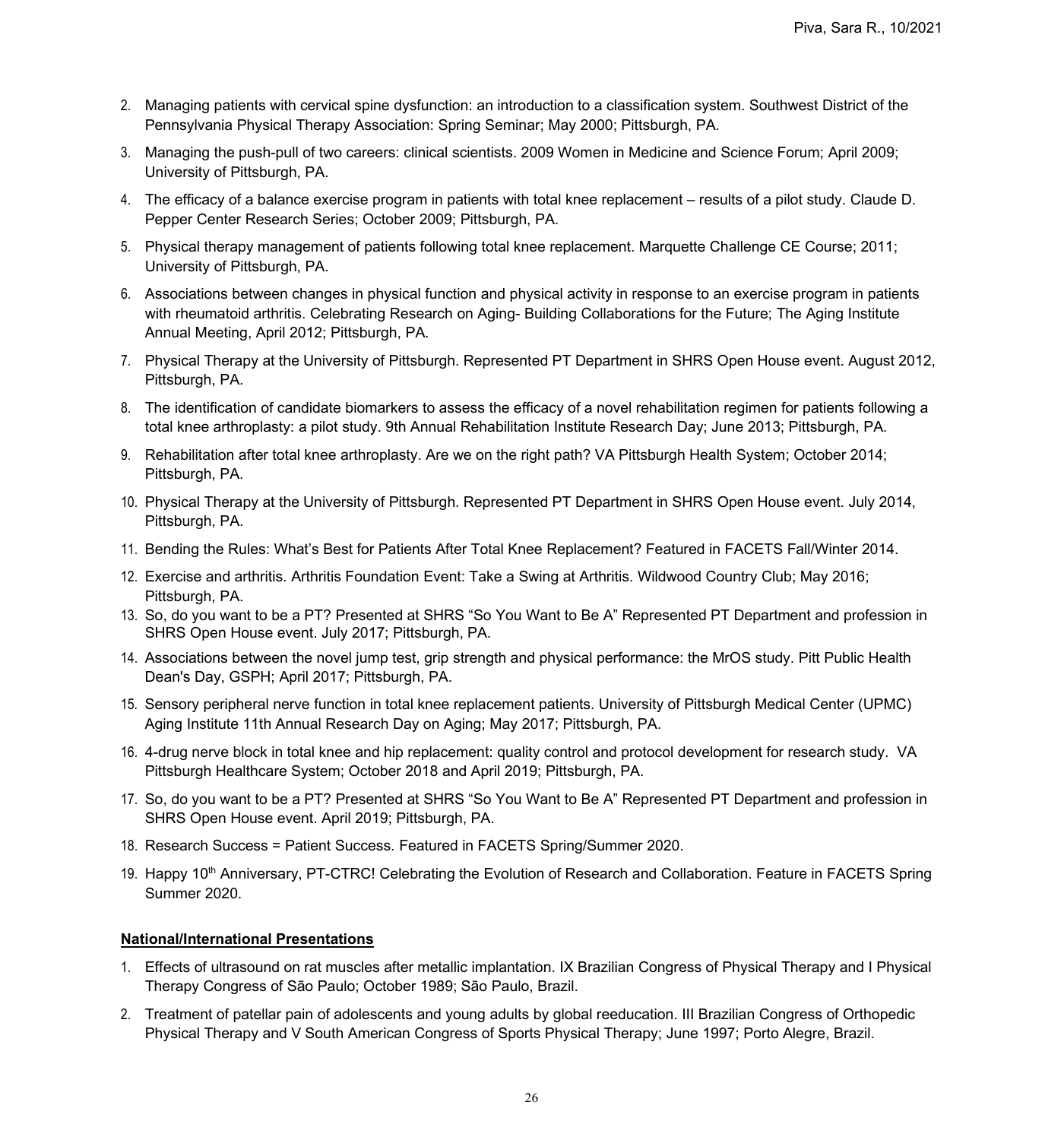- 3. Shoulder rehabilitation the Lyon School. Jornada de Ombro e Cotovelo do Estado do Rio Grande do Sul; August 1997; Porto Alegre, Brazil.
- 4. Manual therapy for shoulder and knee. I Congresso do RS e VI Jornada de Ortopedia e Traumatologia do Planalto Medio; May 1998; Passo Fundo, Brazil.
- 5. Reliability of measuring iliac crest height in standing and in sitting position using a new measurement device. Fourth Interdisciplinary World Congress on Low Back and Pelvic Pain; November 2001; Montreal, Canada.
- 6. Decreasing the amplitude of the electrical stimulus during the burst-superimposition maximum voluntary quadriceps isometric force test. Second Annual Marilyn Gossman Graduate Student Seminar, Combined Sections Meeting of the American Physical Therapy Association; February 2001; San Antonio, TX.
- 7. Systematic review of the quality of randomized controlled trials for Patellofemoral Pain Syndrome. Combined Sections Meeting of the American Physical Therapy Association; February 2003; Tampa, FL.
- 8. Responsiveness of the numeric pain rating index in patients with chronic low back pain. Combined Sections Meeting of the American Physical Therapy Association; Nashville, February 2004; Nashville, TN.
- 9. Research Information Exchange Clinical Prediction Rules. Combined Section Meeting of the American Physical Therapy Association; February 2005; New Orleans, LA.
- 10. Association between impairments and function in individuals with patellofemoral pain syndrome. Combined Section Meeting of the American Physical Therapy Association, San Diego, February 2006; San Diego, CA.
- 11. Reliability of measures of impairments associated with patellofemoral pain syndrome. Combined Sections Meeting of the American Physical Therapy Association, San Diego, February 2006; San Diego, CA.
- 12. Research information exchange clinical prediction rules. Combined Section Meeting of the American Physical Therapy Association. Orthopaedic Section. San Diego, February 2006; San Diego, CA.
- 13. Neuromuscular electrical stimulation and volitional exercise for individuals with rheumatoid arthritis. Clinical and Translational Science Institute Annual Meeting; April 2007; Washington, DC.
- 14. Evidence based evaluation and treatment of cervical radiculopathy in the performing artist. Combined Sections Meeting of the American Physical Therapy Association; Performing Arts SIG– Orthopaedic Section; February 2008; Nashville, TN.
- 15. Improvements in muscle impairments are associated with improvement in physical function in patients with total knee arthroplasty. American College of Rheumatology Annual Scientific Meeting; October 2008; San Francisco, CA.
- 16. Effectiveness and Feasibility of a Balance Training Program Post Total Knee Arthroplasty -Pilot Randomized Trial. Combined Sections Meeting of the American Physical Therapy Association; February 2009; Las Vegas, NV.
- 17. Research information exchange case studies. Combined Sections Meeting of the American Physical Therapy Association; February 2009; Las Vegas, NV.
- 18. Feasibility of wearing an activity monitor to measure physical activity in patients with RA. Within Our Reach, American College of Rheumatology Research and Education Foundation; June 2009; San Diego, CA.
- 19. Factors associated with the tolerance of the neuromuscular electrical stimulation in patients with RA. American College of Rheumatology Annual Scientific Meeting. Philadelphia, October 2009; Philadelphia, PA.
- 20. The effect of an exercise program in gait asymmetry in patients after total knee arthroplasty. American College of Rheumatology Annual Scientific Meeting; October 2010; Atlanta, GA.
- 21. Use of portable devices to assess physical activity in patients with total knee arthroplasty. American College of Rheumatology Annual Scientific Meeting; October 2010; Atlanta, GA.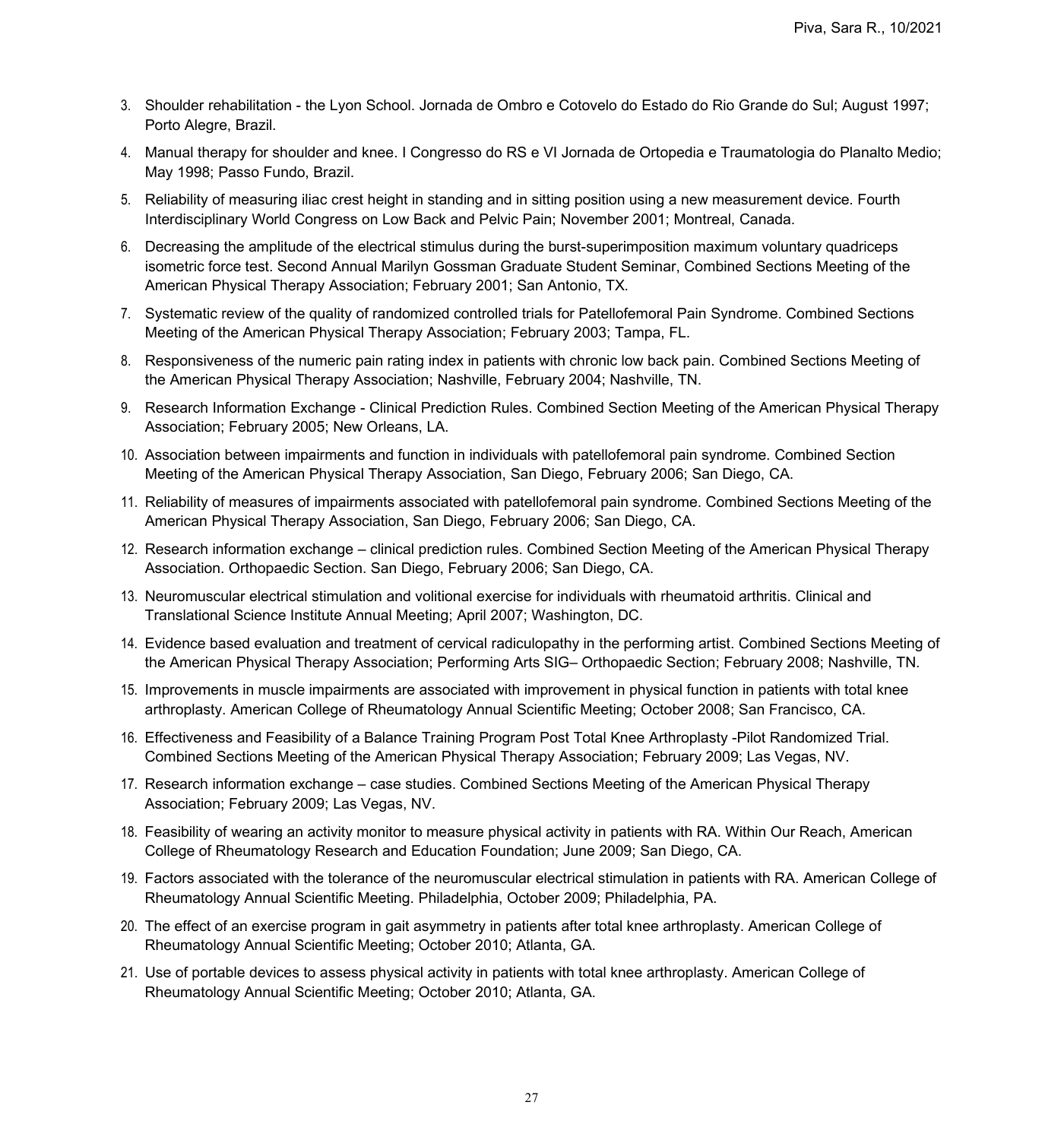- 22. Muscle area and muscle quality relate to physical activity in subjects with rheumatoid arthritis. American College of Rheumatology Annual Scientific Meeting; October 2010; Atlanta, GA.
- 23. Physical therapy management in patients following total knee replacement. Congresso Fisioterapico Santa Casa de Misericordia; June 2011; São Paulo, Brazil
- 24. New approaches of physical therapy management in knee osteoarthritis. Congresso Fisioterapico Santa Casa de Misericordia; June 2011; São Paulo, Brazil
- 25. Muscle quality contributes more to postural balance than muscle atrophy in people with rheumatoid arthritis. American College of Rheumatology Annual Scientific Meeting. November 2011; Chicago, IL.
- 26. Associations between changes in Physical Function and Physical Activity in Response to an Exercise Program in Patients with Rheumatoid Arthritis. American College of Rheumatology Annual Scientific Meeting. November 2011; Chicago, IL.
- 27. Physical therapy management in patients following total knee replacement. III Congresso Sulbrasileiro de Fisioterapia Traumato-Orthopédica; September 2011; Passo Fundo, Brazil.
- 28. Treatment based classification for patients with low back pain. III Congresso Sulbrasileiro de Fisioterapia Traumato-Orthopédica; September 2011; Passo Fundo, Brazil.
- 29. Workshop when to use manipulation for patients with low back pain. III Congresso Sulbrasileiro de Fisioterapia Traumato-Orthopédica; September 2011; Passo Fundo, Brazil.
- 30. Participant of round table on treatment of patients with spine disorders. III Congresso Sulbrasileiro de Fisioterapia Traumato-Orthopédica; September 2011; Passo Fundo, Brazil.
- 31. Participant of round table on lower extremities dysfunctions. III Congresso Sulbrasileiro de Fisioterapia Traumato-Orthopédica; September 2011; Passo Fundo, Brazil.
- 32. Muscle quality contributes to postural balance in rheumatoid arthritis. Combined Sections Meeting of American Association of Physical Therapy; January 2013; San Diego, CA.
- 33. Associations between changes in physical function and physical activity in response to an exercise program in patients with rheumatoid arthritis. American College of Rheumatology Annual Meeting; October 2013; San Diego, CA.
- 34. Comprehensive behavioral intervention compared to standard of care program after total knee arthroplasty: a pilot randomized trial. American College of Rheumatology Annual Meeting, October 2013; San Diego, CA.
- 35. Best practices of rehabilitation following total knee arthroplasty. American College of Rheumatology Annual Meeting; October 2014; Boston, MA.
- 36. Reliability of physical activity measures during free-living in individuals with knee osteoarthritis. Combined Sections Meeting of American Association of Physical Therapy; February 2015; Indianapolis, IN.
- 37. Physical activity in adults with arthritis and its contribution to health outcomes. Combined Sections Meeting of American Association of Physical Therapy; February 2015; Indianapolis, IN.
- 38. Investigation of parameters used to test quadriceps muscle power using isokinetic dynamometer in arthritis. Combined Sections Meeting of American Association of Physical Therapy; February 2015; Indianapolis, IN.
- 39. Are general and central adiposity associated with MRI-assessed structural changes in the knees of older adults? ARHP III: Epidemiology and Public Health III. American College of Rheumatology Annual Meeting; November 2015; San Francisco, CA.
- 40. Physical activity in osteoarthritis presented at the International Convention on Science, Education and Medicine in Sport (ICSEMIS); September 2016; Santos, Brazil.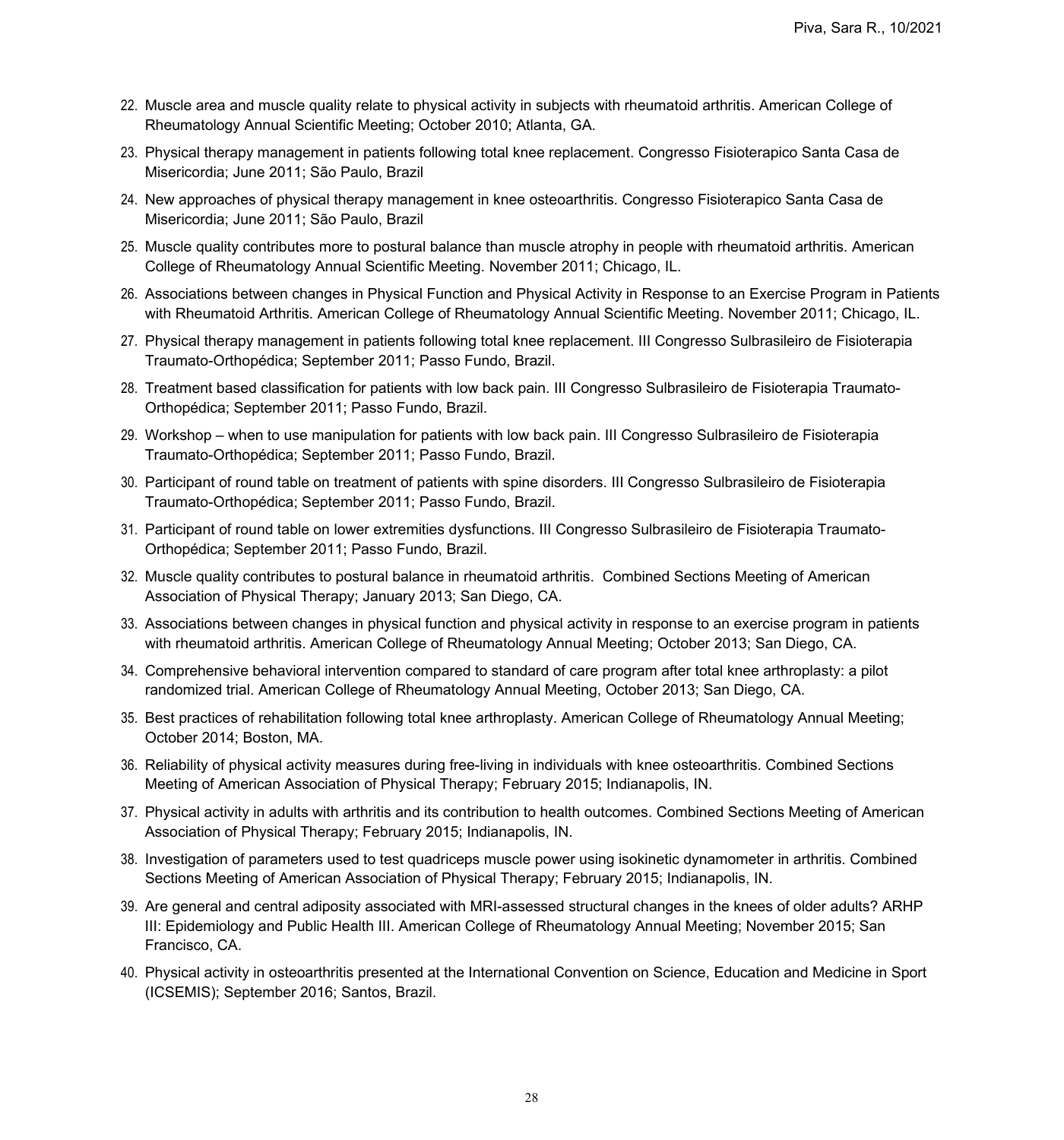- 41. Doctor in physical therapy at University of Pittsburgh model of clinical education, Universidade Federal de São Paulo, Campus Baixada Santista; September 2016; Santos, Brazil.
- 42. Get in the game with PCORI: a successful research group's experience. Combined Sections Meeting of American Association of Physical Therapy; February 2016; Anaheim, CA.
- 43. The effect of prolonged walking exercise on knee joint contact force in patients with knee osteoarthritis. Gait and Clinical Movement Analysis Society Conference; May 2016; Memphis, TN.
- 44. Randomized trial on exercise at late stages after total knee replacement. ACR/ARHP Annual Meeting; October 2018; Chicago, IL.
- 45. Dose-response of neuromuscular electrical stimulation on muscle function in patients with rheumatoid arthritis. Combined Sections Meeting of American Physical Therapy Association; February 2018; New Orleans, LA.
- 46. Effect of changes in physical activity on cartilage degradation in knee osteoarthritis. Combined Sections Meeting of American Physical Therapy Association; January 2019; Washington, DC.

#### **SERVICE**

#### **University and School**

| $2005$ - present              | PT Department - Member of DPT Admissions Committee.                                                                                                                                                                                                                                                                                                                                                                                                                                                                                                                                         |
|-------------------------------|---------------------------------------------------------------------------------------------------------------------------------------------------------------------------------------------------------------------------------------------------------------------------------------------------------------------------------------------------------------------------------------------------------------------------------------------------------------------------------------------------------------------------------------------------------------------------------------------|
| 2006 - present                | SHRS - Member of Graduate Faculty Committee, Evidence Based Practice/Clinical Epidemiology -<br>Method of Inquiry Core. Review admission of PhD students, contribute to assessment and revision<br>or program, represent Associate Dean of Graduate studies in Comp Exams.                                                                                                                                                                                                                                                                                                                  |
| 2007 - present                | PT Department - Member of the IRB-Scientific Review Committee.                                                                                                                                                                                                                                                                                                                                                                                                                                                                                                                              |
| 2007 - 2010                   | University - Member of Pepper Junior Scholar's Working Group, Claude D. Pepper Older Americans<br>Independence Center.                                                                                                                                                                                                                                                                                                                                                                                                                                                                      |
| 2009 - present                | Member of several Faculty Search Committees for the PT Department and SHRS.                                                                                                                                                                                                                                                                                                                                                                                                                                                                                                                 |
| 2010 - 2020<br>2021 - present | Co-Director of Physical Therapy- Clinical and Translational Research Center (PT-CTRC).<br>Director of the PT-CTRC. Develop and implement new cost model and finance system; evaluate<br>customer needs to best utilize available resources; coordinate staff effort distribution; manage<br>hiring; oversee equipment purchasing and maintenance; supervise research and administrative<br>staff; and reconfigure space to increase efficiency while meeting COVID-19 distancing<br>requirements. Develop and administer COVID-19 mitigation plan, training, and staff workplace<br>return. |
| 2012 - 2014                   | PT Department - Co-Chair of Website Committee.                                                                                                                                                                                                                                                                                                                                                                                                                                                                                                                                              |
| 2012 - present                | PT Department - Member of Space Committee.                                                                                                                                                                                                                                                                                                                                                                                                                                                                                                                                                  |
| 2013 - 2015                   | PT Department - Volunteer Faculty Advisor of DPT students at Student Health Services Clinic - pro                                                                                                                                                                                                                                                                                                                                                                                                                                                                                           |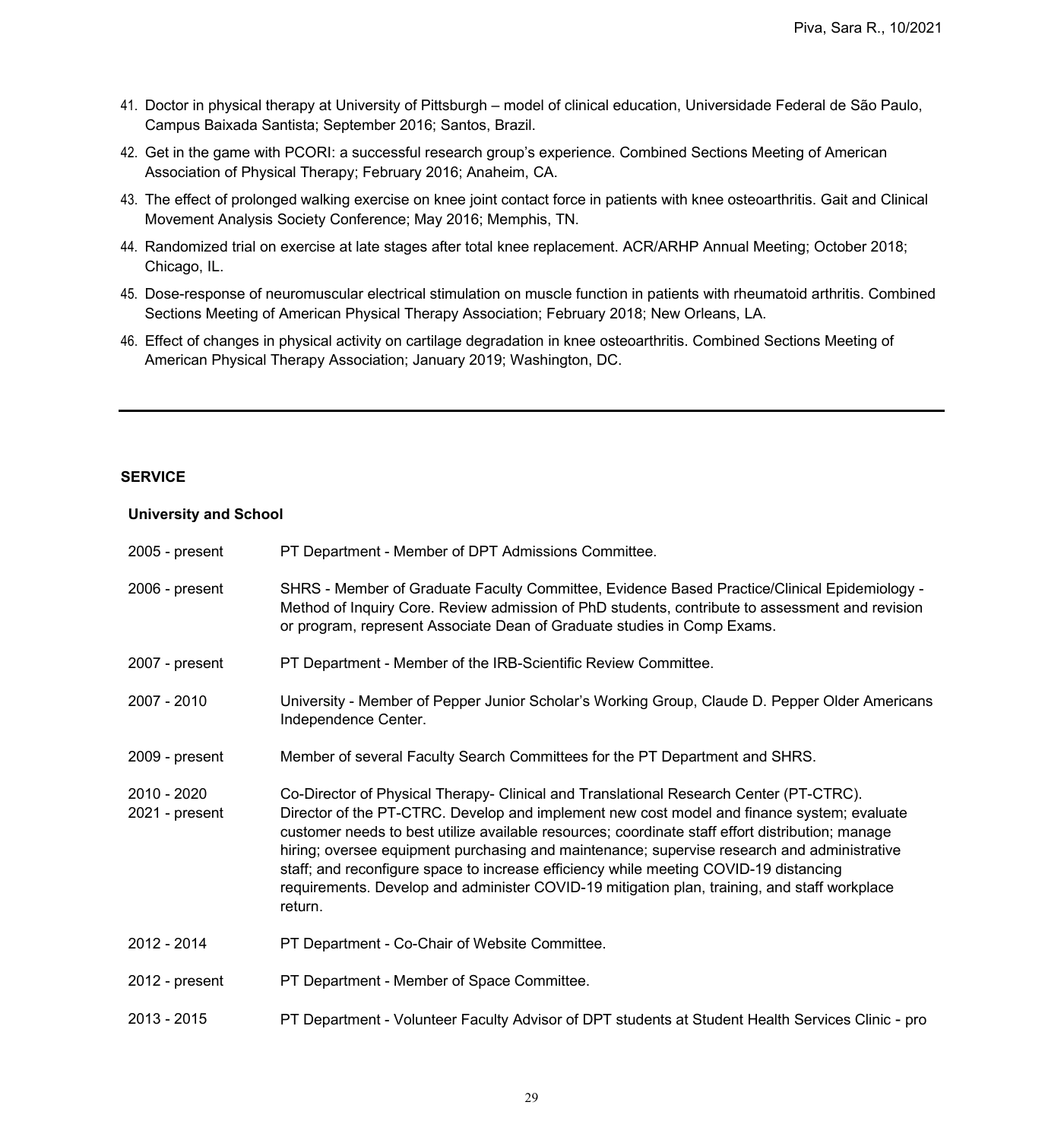|                 | bono physical therapy 4-6 times per year                                                                                                                                                                                                                                                                                                                                 |
|-----------------|--------------------------------------------------------------------------------------------------------------------------------------------------------------------------------------------------------------------------------------------------------------------------------------------------------------------------------------------------------------------------|
| 2015            | PT Department – Successfully nominated faculty member to receive SHRS Distinguished Teaching<br>award.                                                                                                                                                                                                                                                                   |
| 2016, 2019      | SHRS - Chaired ad hoc Promotion Review Committees for two faculty members to Associate<br>Professor.                                                                                                                                                                                                                                                                     |
| 2017 - present  | SHRS- Member of Promotion Review Committee for 5 faculty members' promotions to Associate<br>and Assistant Professor; including: two first-level committees for promotion to Assistant Professor;<br>one department-level review committee for promotion to Associate Professor; and one Chair of<br>second-level review committee for promotion to Associate Professor. |
| 2018            | SHRS - Representative for National Research Mentoring Network to disseminate training across<br>school.                                                                                                                                                                                                                                                                  |
| 2018            | PT Department - Spearheaded Development of Research Website.                                                                                                                                                                                                                                                                                                             |
| 2018 - 2019     | University – Mentor for the Institutional Mentoring Program Across a CommuniTy of Color<br>(IMPACT). Coordinated monthly meetings and activities with mentees across several Schools.                                                                                                                                                                                    |
| 2019            | Member of Junior Faculty Orientation Committee - develop Graduate Faculty Applicant Orientation<br>Manual: Working Toward Graduate Faculty Status.                                                                                                                                                                                                                       |
| 2019            | University - Moderator of "Panel on Faculty Success," sponsored by the Office of the Provost.                                                                                                                                                                                                                                                                            |
| 2019            | University - Coordinate Departmental Research Training Program for High School Students.<br>Program supported by Neighborhood Learning Alliance and Three Rivers Workforce to provide<br>minority students from Pittsburgh Public Schools summer internship experience.                                                                                                  |
| 2019 - present  | Department - Vice-Chair for Research in the PT Department. Provide executive management of<br>research activities; ensure research compliance; liaise with the university, school, and other<br>administrative leaders, in support of research; foster research quality and productivity; and oversee<br>the financing of research.                                      |
| 2020            | SHRS - Member of COVID-19 Research Restart Task Force.                                                                                                                                                                                                                                                                                                                   |
| <b>National</b> |                                                                                                                                                                                                                                                                                                                                                                          |
| 2010            | Nominated by American Physical Therapy Association to review "Knee disorders" In: Hegmann KT,<br>edit. Occupational medicine practice guidelines. Evaluation and management of common health<br>problems and functional recovery in workers. 3rd ed. Elk Grove Village (IL): American College of<br>Occupational and Environmental Medicine (ACOEM).                     |
| 2011 - 2012     | Member of Total Knee Quality Measure Work Group- Physician Consortium for Performance<br>Improvement and American Association of Hip and Knee Surgeons. Nominated by American<br>Association of Physical Therapy.                                                                                                                                                        |
| 2011 - 2012     | Member Award Committee- Section on Research-American Physical Therapy Association                                                                                                                                                                                                                                                                                        |